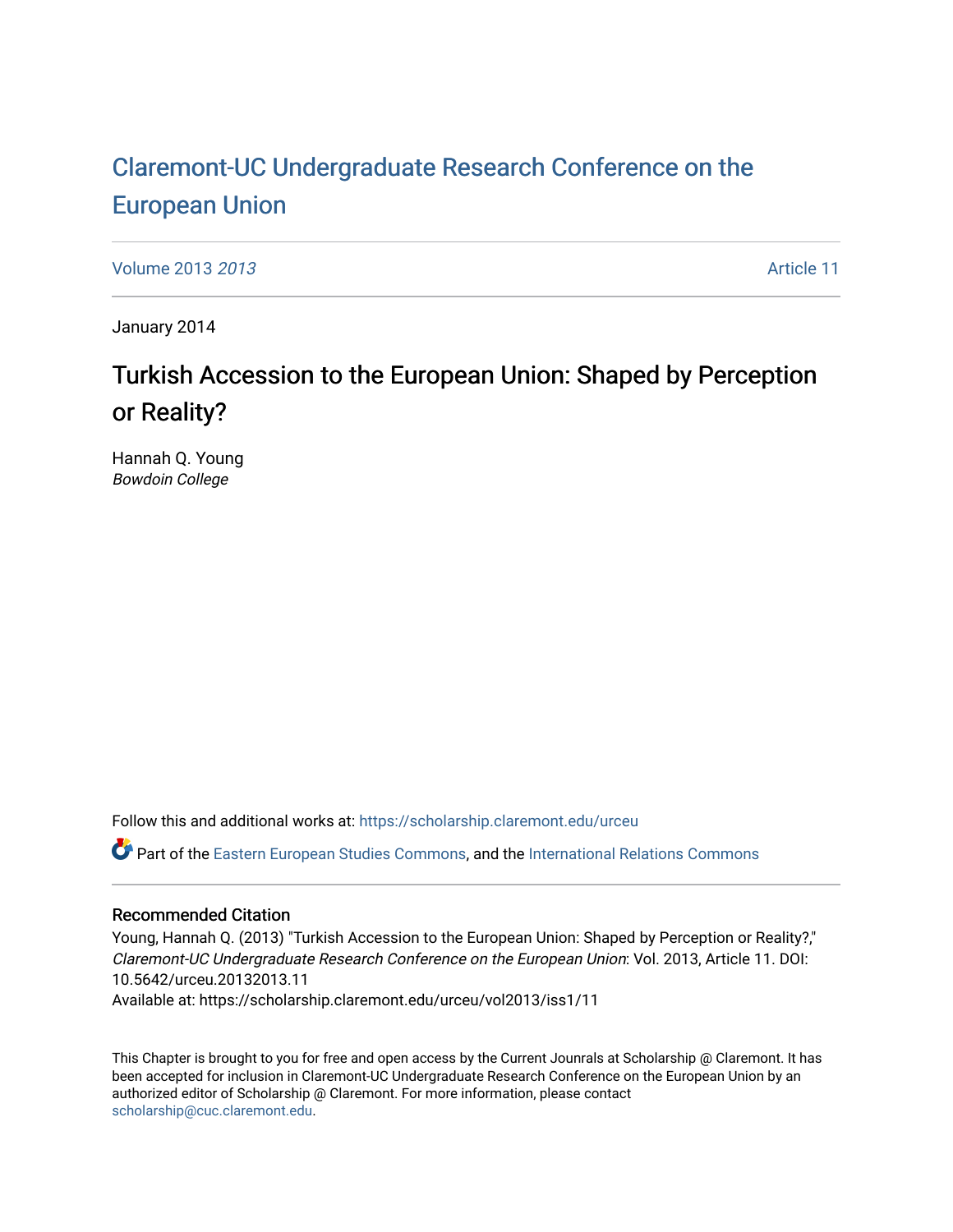# 9

# Turkish Accession to the European Union: Shaped by Perception or Reality?

**Hannah Q. Young**

*Bowdoin College*

#### **Abstract**

Throughout the last fifty years, Turkish-EU relations have fluctuated between positive to completely suspended, though one factor has remained consistent: the European Union's hesitation to grant Turkey full membership. While some EU member countries justify barring Turkey from their ranks for a multitude of institutional, economic, and security reasons, similar issues have been overlooked in the past when accepting the membership bids of countries such as Spain, Greece, Romania, and Bulgaria. Why has Turkey in particular faced such sustained opposition from EU citizens? Is this opposition based on misinformed perceptions or an actual "clash" of cultures between the EU and Turkey? This project comparatively analyzes European public opinion and the "actual" cultural differences between Turkey and the EU, as measured by data from European Values Surveys, to conclude that EU citizens' skepticism of Turkish accession is perhaps not very misplaced after all.

#### **Keywords**

Turkey, enlargement, public opinion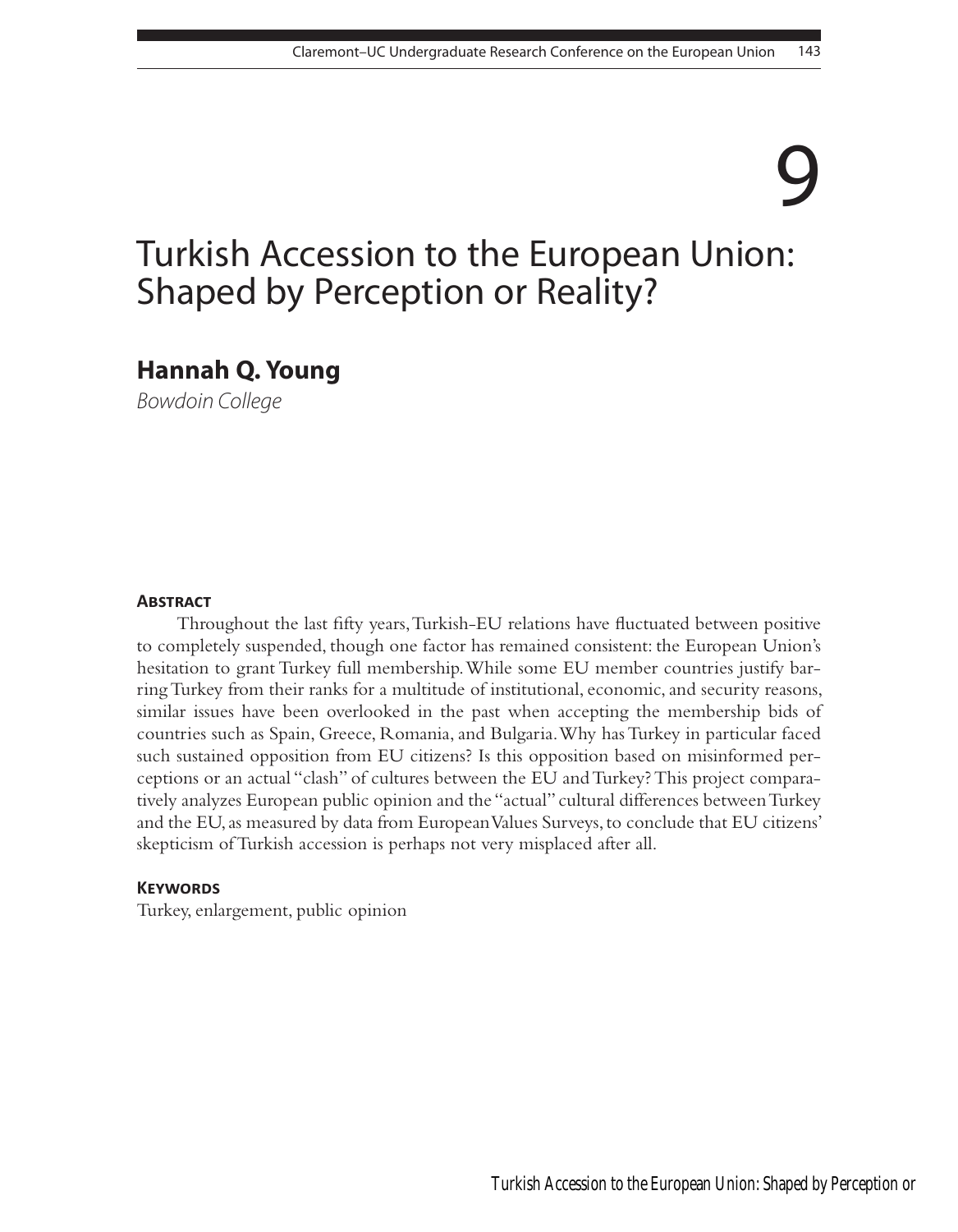#### **Introduction: The Rise of Public Opinion in the EU**

Driven largely by Kemal Ataturk's vision of Western modernization for his country, Turkey first began "knocking" at Europe's door when it applied for associate membership to the European Economic Community in 1959. After nearly five decades and large scale political and economic reforms, Turkey finally began formal EU accession negotiations in October 2005. As José Manuel Barroso, President of the European Commission, stated, at this point, it was now Turkey's responsibility to "win the hearts and minds of those European citizens who are open to, but not convinced of Turkey's European destiny" (Joseph, 2003, p. 4).

Since 2005, Turkey's accession negotiations have progressed slowly and are expected to last for at least a decade. As of September 2012, only 13 of the 33 *acquis communautaire*  chapters have been opened for negotiation with Turkey. In accord with a 2006 EU Council decision, eight negotiation chapters will not be opened and no chapters will be provisionally closed until Turkey agrees to recognize the government of the Republic of Cyprus by extending the Additional Protocol of the Ankara Association Agreement to include it. The Greek Cypriot government, in response to Turkish refusal to recognize its government, has stated its intent to block the opening of another 6 chapters. In alignment with its generally hard-line position against Turkish accession, France has also declared that it will block negotiations for five chapters that directly relate to membership.

Furthermore, many news sources consider the EU Commission's 2012 progress report on Turkey to be "the harshest report" of the 14 released so far and it has been called "unbalanced" and too focused on "negative elements" by the Turkish Ministry of Foreign Affairs ("Turkey Cares Less," 2012; Republic of Turkey Ministry of Foreign Affairs, 2012). In it, the Commission criticized Turkey particularly on its respect for human rights, its attitudes towards the Republic of Cyprus, and the freedom of its media and political expression, expressing European frustrations with Turkey's rate of reform. The report's critical tone, especially when coupled with the EU's recent enlargements and the widespread public disapproval of Turkish accession, has led some scholars and politicians to accuse the EU of applying "double standards" and "discriminatory practices" to its accession negotiations with Turkey and to cite Samuel Huntington's famous "clash of civilizations" thesis as a means of explaining this behavior (Duzgit, 2006, p. 2; Huntington, 1993).

These accusations aside, what has undoubtedly characterized Turkey's accession process as unique has been the simultaneous development of another, particularly significant, phenomenon amongst EU member states: the rising call in both media and political discourses to remedy the EU's disconnect from the expectations and wants of the European public. Described by some scholars as the rise of populist backlash "rooted in the perception that 'the people' are being betrayed by the ruling elites" in Brussels, this movement seeks to close the gap between EU political elites and the European public, often through calls for direct public involvement in issues such as enlargement (Cuperus, 2009, p. 133; Volten, 2009; Yilmaz, 2009). Perhaps some of the most evident manifestations of this growing populist sentiment in the EU are the rise of both right- and left-wing populist political parties throughout EU member states and the French and Dutch publics' "No" votes on the 2006 Constitutional Treaty, which are often interpreted as examples of the public's reaction to "an increasingly elitist EU project" (Duzgit, 2007, p. 19).

In the wake of 2006's showing of frustration with EU elitism, France and Austria have led arguments against Turkish membership on the basis of public opinion. In October 2004,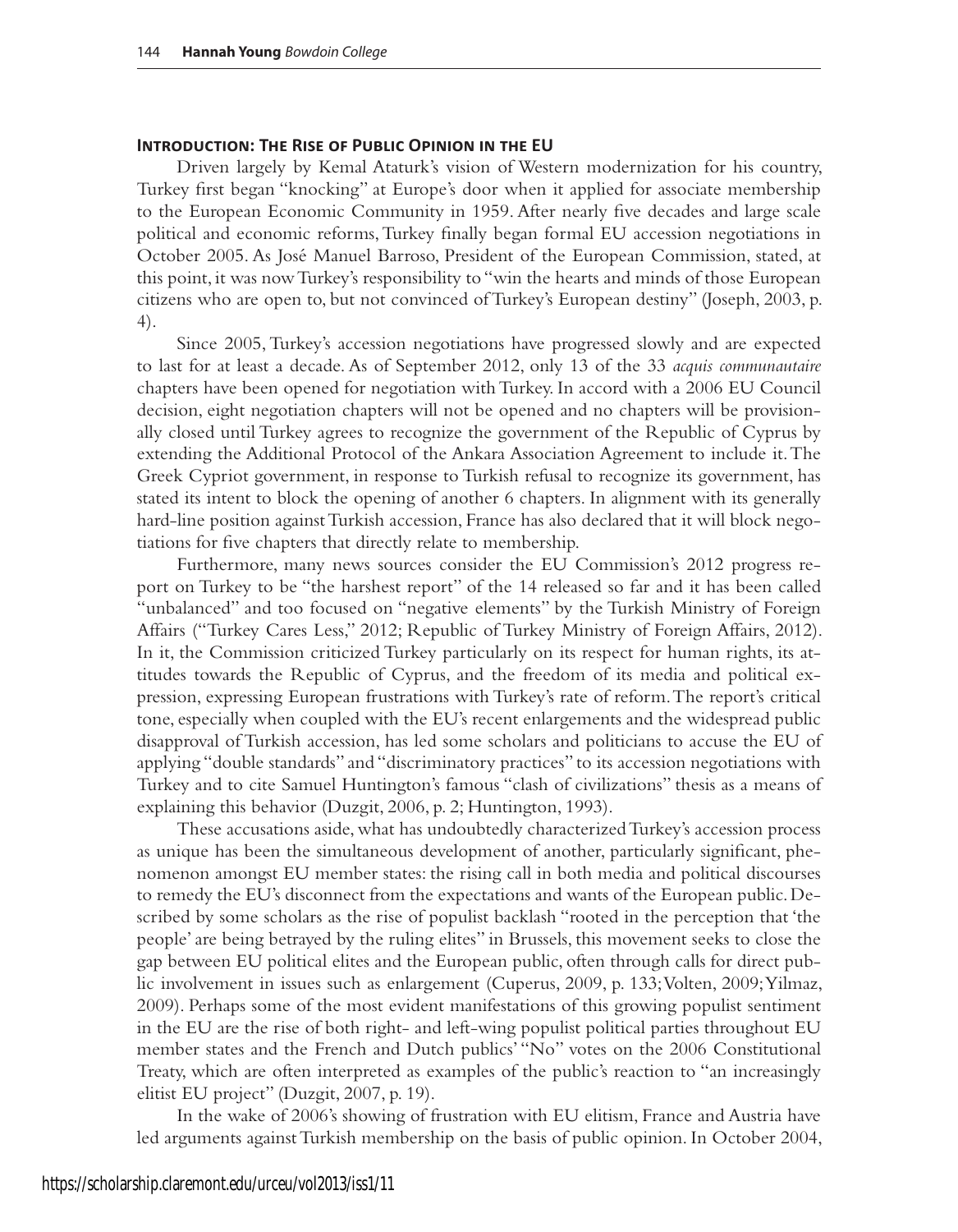French President Jacques Chirac introduced his wish for compulsory referenda in France for future EU enlargements. The issue was revisited in 2008 under the Sarkozy administration when it announced its intent to amend the French Constitution in a way that would require a referendum on EU enlargement if the candidate in question held a population greater than 5% of the EU's total population. While the French Senate ultimately rejected this amendment, during the 2008 legislative election campaign in Austria, coalition parties did agree to hold a national referendum should Turkey's accession negotiations be completed. This sentiment was echoed in 2011 by Austrian Chancellor Werner Faymann, who stated that, "even in the case of a positive decision after negotiations…we will organise a referendum in Austria on this topic" ("Austria Mulls," 2011).

The looming threat of referenda in both France and Austria and the arguments that Brussels continues to make EU-wide decisions without the engagement of the European public has led to rising pressure on politicians to not ignore their citizens' wishes in regards to EU policy. In 2006, the European Commission added a new section to its enlargement section in its regular Eurobarometer surveys, "The question of Turkey," possibly in an attempt to better gauge and react to public opinion towards Turkey and its accession. With this introduction of public opinion as a more salient factor of consideration when evaluating enlargement policy, understanding the EU's attitude towards Turkish accession has become decidedly more complex. No longer exclusively an exercise of elite decision-making, the issue of Turkish enlargement is now influenced by EU citizens' perceptions and sentiments.

#### **Understanding Public Opinion in the EU**

As such, a comprehensive understanding of public opinion regarding Turkish EU membership and how it is formed is needed in order to understand the complexities of Turkey's accession. Data and analysis from various Eurobarometer reports will be employed to analyze European Union-wide opinion trends regarding Turkey's accession. Eurobarometer surveys are conducted in two waves per year and consist of approximately 1,000 face-to-face interviews of persons over fifteen years of age in each existing EU member state (this number varies from 503 interviewees in Cyprus to 1,526 in Germany). This paper's analysis will be limited to citizens in the current 27 EU member states, given that their opinions are the relevant ones in regards to future enlargement policy.

A survey conducted by the Center for European Studies of Boğaziçi University in Istanbul in partnership with the Autonomous University of Madrid and the University of Granada under the coordination of Professor Hakan Yilmaz is also used to provide information on trends in wider European attitudes towards Turkey. This survey, conducted in September 2009, samples 5000+ respondents from France, Germany, Poland, Spain and the United Kingdom on the Turkish question in "manifold dimensions." Although it does not collect data from all EU-27 Member States, the five countries sampled present varying and conflicting outlooks on Turkey that are largely representative of the EU-wide debate on Turkey.

According to Eurobarometer opinion polls from 1992 to 2008, public support for Turkish accession is not only low, but it is also declining (See Appendix 1). The variable used to measure EU citizens' support for Turkish membership is the following question, presented in various Eurobarometer reports from 1992 to 2008: "For each of the following countries, would you be in favour or against it becoming part of the European Union in the future?" Respondents could respond with either "in favour," "against," or "don't know."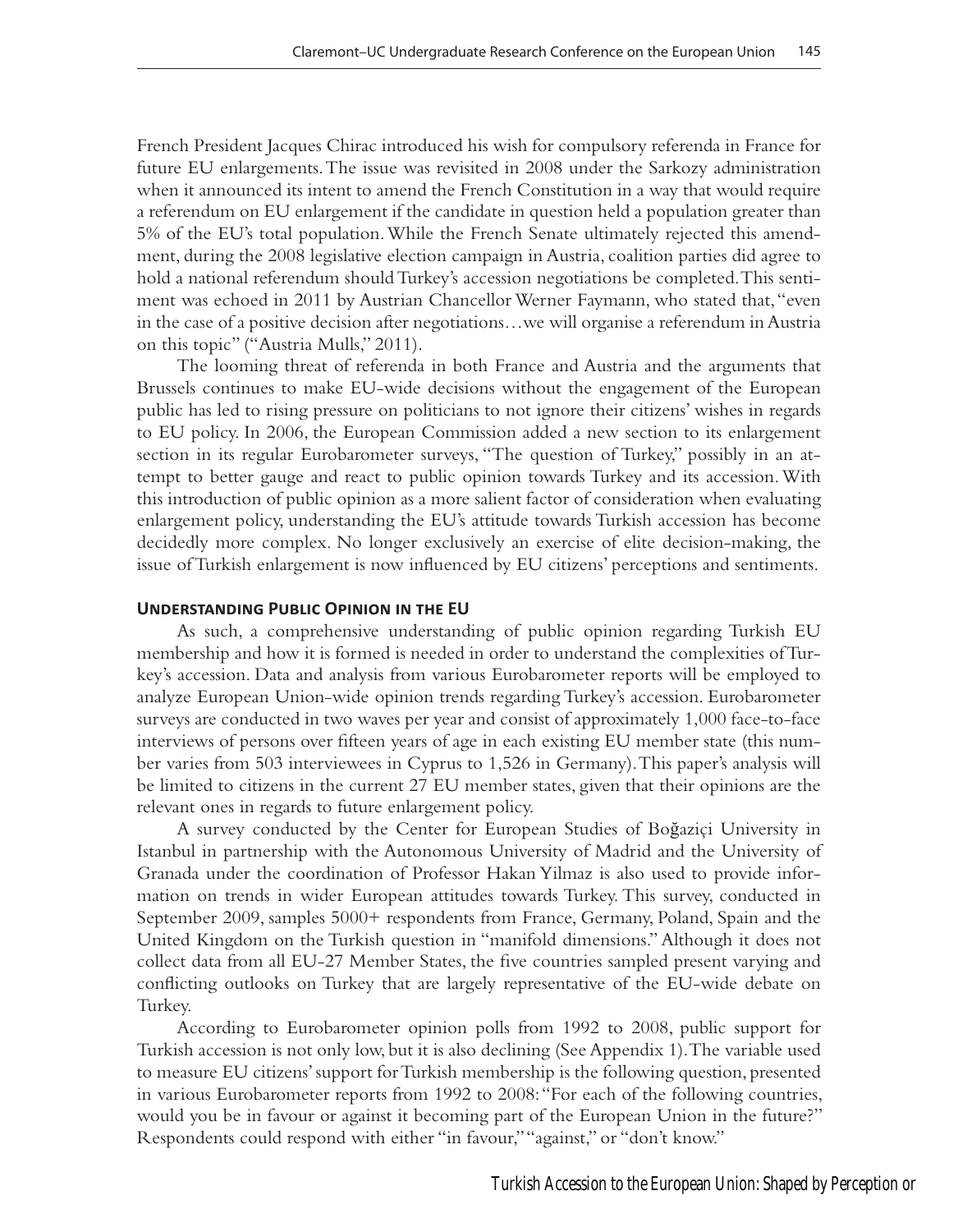Support peaked in December 1992 with 41% of EU citizens backing Turkish membership, but it steadily dropped to just 31% by April 2008. From 2000 onwards, support for Turkish membership has remained relatively constant, if somewhat declining, varying between 28% to 35% of EU citizens. The share of contesters, on the other hand, has steadily risen from 47% in 2000 to 55% in 2008, suggesting that many "don't know" respondents have switched to the opposition view over the last decade.

When comparing these attitudes towards Turkish membership with those towards other countries, it is clear that not only is support for Turkey's membership relatively low but that it cannot be attributed to general "enlargement fatigue." EU support for Icelandic, Swiss, and Norwegian membership at this same time (2008), for example, was very high, with 71%, 77%, and 78% of Europeans supporting the accession of these countries respectively. Even Balkan countries, such as Croatia (52%) and Macedonia (40%), and Ukraine (43%) enjoyed higher levels of support for membership than Turkey.

Of further note, 2008 support for Turkey's membership was far from uniform between EU member states (See Appendix 2). Austria, the Republic of Cyprus, and Germany expressed the least amount of support for Turkish accession, with only 7%, 11% and 16% of their citizens backing the candidate member state respectively. Luxembourg, France, Greece, and Italy are also amongst Turkey's least supportive critics. On the opposite end of the spectrum, Romania, Slovenia, and Spain have the highest levels of support, with 61%, 49%, and 46% of their populations supporting Turkey's membership bid.

While these Eurobarometer figures definitely show that EU citizens have weak and diminishing support for Turkey as future member state, it does not specifically depict how Europeans perceive Turkey, other than as incompatible with the EU. A more detailed set of questions about Turkey that first appeared on a Eurobarometer survey in 2006, however, provides greater insight into exactly how Europeans view Turkey. First seen in Eurobarometer 64.2 (fieldwork done in 2005), relevant questions that the EC posed to EU citizens included:

QA45. For each of the following please tell me whether you totally agree, tend to agree, tend to disagree or totally disagree:

- Turkey partly belongs to Europe by its geography
- Turkey Partly belongs to Europe by its history
- Turkey's accession to the EU would strengthen the security in this region
- Turkey's accession to the EU would favour the mutual comprehension of European and Muslim values
- The cultural differences between Turkey and the EU Member States are too significant to allow for this accession
- Turkey's accession would favour the rejuvenation of an ageing European population
- Turkey's joining could risk favouring immigration to more developed countries in the EU
- To join the EU in about 10 years, Turkey will have to respect systematically Human Rights
- To join the EU in about 10 years, Turkey will have to significantly improve the state of its economy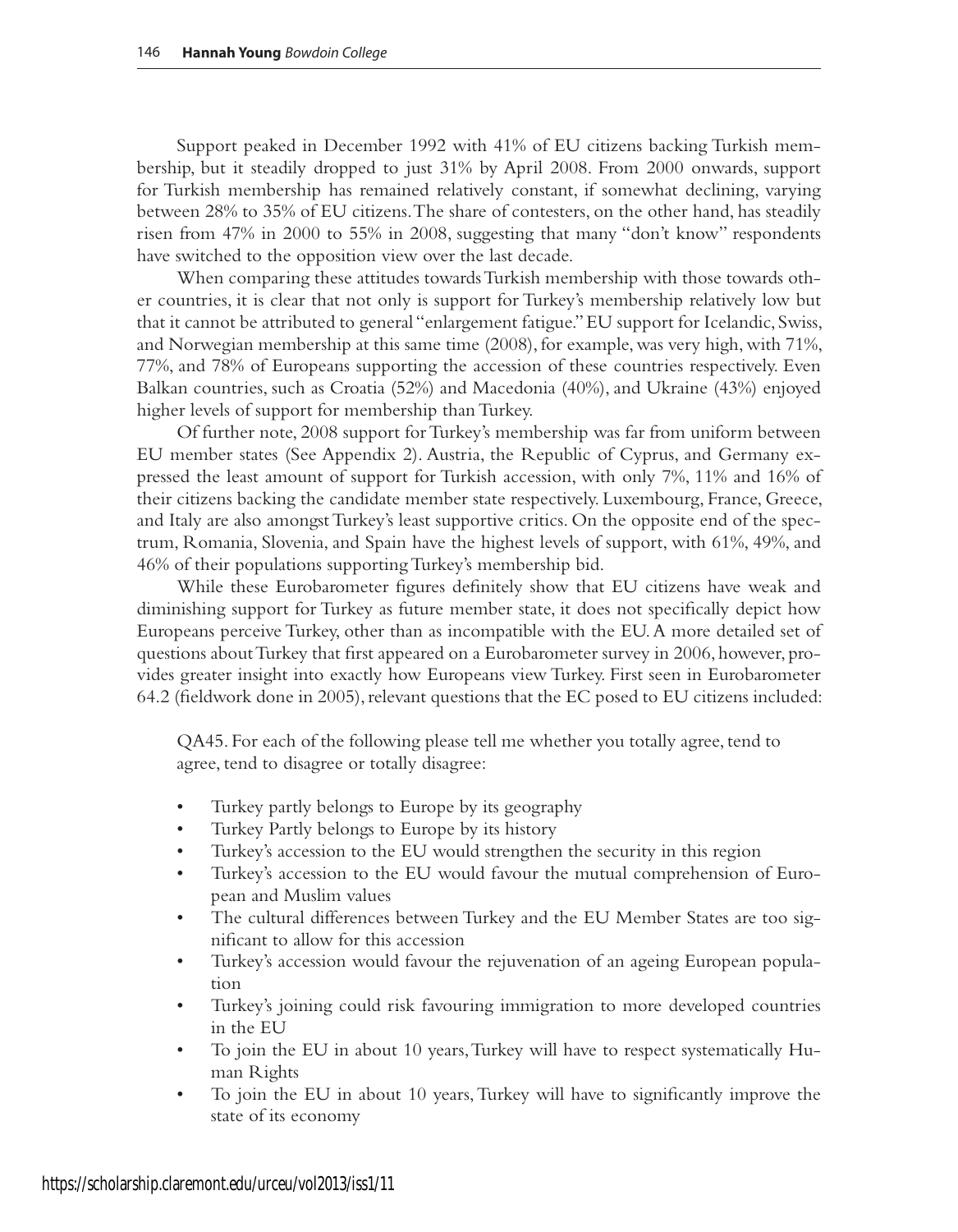In 2006, 54% of EU citizens agreed that Turkey partly belongs to Europe by its geography and only 40% agreed that Turkey belonged to Europe on the basis of its history. In 2007, these figures both rose to 56% and 41% respectively, showing that a majority of EU citizens support Turkey's place in Europe on a geographical basis but not based on its history. A minority of EU citizens believed that Turkey's accession to the EU would help improve security in this region in 2006 and 2007, with only 35% and 36% of citizens answering positively to this question. The consensus was also negative regarding the question of whether Turkey's accession would favor the comprehension of European and Muslim values, with only 38% and 37% of EU citizens answering believing this statement to be true in 2006 and 2007 respectively. In fact, a majority of EU citizens believe that the cultural difference between Turkey and the EU member states are too significant to allow for its accession. 55% of EU citizens expressed this belief in 2006 and this number increased to 61% by 2007. There was little division among EU member states in regards to the view that Turkey's accession would not be very important for the rejuvenation of the EU's population either, but a definite majority of EU citizens do believe that Turkey's accession would risk favoring immigration to more developed EU member states, with 63% and 66% of Europeans expressing this fear in 2006 and 2007 respectively. Finally, almost all EU citizens, 83% in 2006 and 85% in 2007, agree that Turkey will have to systematically improve its respect of human rights and significantly improve its economy, 76% in 2006 and 77% in 2007, before it can accede (European Commission, 2006, 2007).

These trends suggest that, broadly speaking, Europeans have trouble seeing Turkey as culturally compatible with the European Union. EU citizens do not believe that Turkish accession would have a positive effect on cultural understanding, widely believe that Turkey is actually too incompatible with the EU culturally to become a member, believe Turkey's history places it outside of Europe, and believe it does not meet the economic and human rights standards required of EU members.

In general, these perceptions of Turkey can be divided into three main levels of analysis: the post-modern evaluation of Turkey's ability to uphold the liberal democratic principles of the EU, the utilitarian analysis of Turkey's material costs and benefits to the EU, and the cultural interpretation of Turkey's "Europeanness," As Antonia Ruiz-Jimenez and Jose I. Torreblanca summarize in their publication, "European Public Opinion and Turkey's Accession: Making Sense of Arguments For and Against" (2007), these three perspectives from which EU citizens generally interpret Turkish accession can be defined as "attitudinal dimensions."

From the post-national outlook, the EU is understood as supranational organization built upon the universal liberal-democratic values outlined in its founding treaty: "human dignity, freedom, democracy, equality, the rule of law and respect for human rights…pluralism, non-discrimination, tolerance, justice, solidarity and equality between women and men" (Treaty on European Union, 1992). Thus, from this outlook, accession is evaluated on the assumption that enlargement should be determined by a candidate's adherence to these universal principles. In contrast, when evaluated with an instrumental outlook, materially measurable costs and benefits (i.e. economic, security, immigration, budgetary, institutional) of Turkish membership are rationally weighed in order to present whether Turkish accession would be beneficial or detrimental to the EU. Finally, from an identitarian outlook, the EU is understood as a defined community united by common values, culture, identity, and traditions. From this view, EU citizens' attitudes towards accession are shaped by the perceived cultural and identity compatibility between applicant states and the EU.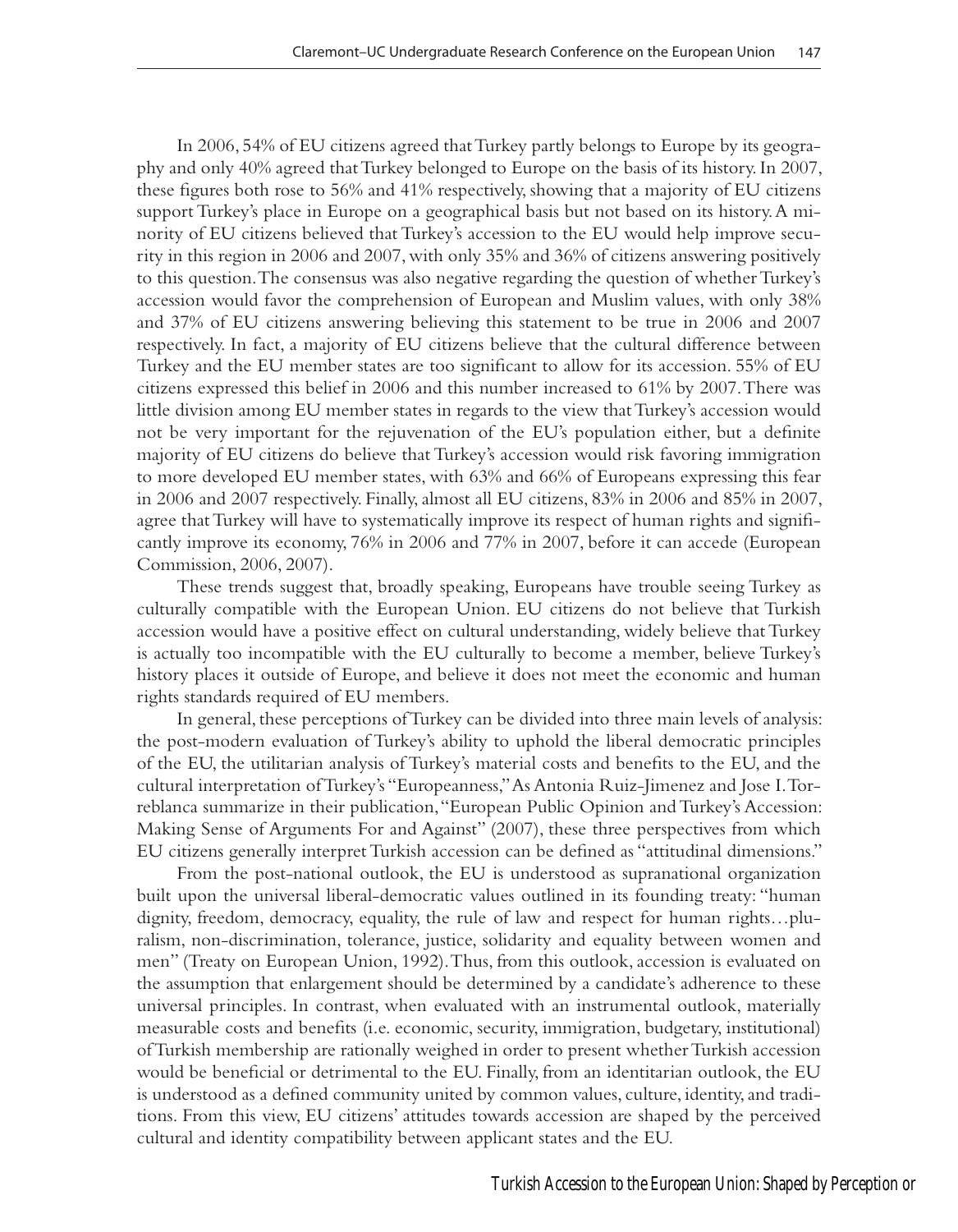After categorizing each Eurobarometer 64.2 (2005) question regarding Turkey's accession by which of the three attitudinal dimensions to which it appeals, Ruiz-Jiminez and Torreblanca calculate the degree to which each attitudinal dimension influences the formation of EU citizens' perceptions of Turkey by using a statistically significant scale. With 1 being the least important and 5 being the most important, in the EU-25 the identitarian outlook appears to most strongly impact EU citizens' sentiment towards Turkish accession, with an average significance of 3.1. Utilitarian considerations are the next most influential on how Europeans form their judgments on Turkish membership with an average of 2.9, and the post-national outlook is the least significant, with a mean of 2.7 (Ruiz-Jimenez  $\&$ Torreblanca, 2007, p. 10).

This data indicates that EU citizens' outlooks on Turkish membership are "more likely to be based on elements connected with culture, history and geography than with costs/ benefits or universal principles such as democracy and human rights" (Ruiz-Jimenez & Torreblanca, 2007, p. 11). However, while issues about identity and culture are most strongly correlated to shaping public opinion about Turkish accession, it is a post-national understanding of the European Union as a community based on universal and democratic rights that is most strongly connected to generating support for Turkish accession. This helps explain why public support for Turkey's accession is so low: on average, the outlook most likely to inspire support for Turkish membership is the least-important attitudinal dimension in actually shaping Europeans' perceptions of Turkey's accession while the attitudinal dimension least likely to inspire support is the strongest.

This conclusion is also supported by survey results from the Civil Society Dialogue Between EU and Turkey University Grant Scheme taken in 2009. According to this survey conducted under Professor Hakan Yilmaz, 40% of survey respondents agree that mostly cultural factors influence their attitudes towards Turkey, while only 27% said economic and 26% said political factors influenced their attitudes towards Turkey. For those citizens who opposed Turkish membership, the influence of cultural factors was even greater, with 45.6% of respondents saying that cultural factors influenced their negative attitude towards Turkish accession (Yilmaz, 2009).

Yilmaz's survey also reveals that 38.9% of European respondents found the statement, "culturally speaking, Turkey is a Muslim country…not compatible with the common Christian roots," to be a compelling argument against Turkish accession. For those respondents opposed to Turkish membership, 51.5% found this argument the most influential. The fact that this question emphasizes the Muslim and Christian traditions of these two societies as culturally relevant suggests that 38.9% of Europeans identify Turkey as incompatible with the EU based on religious differences.

Unlike the Eurobarometer, which leaves "cultural differences" undefined, Yilmaz's survey also offers some insight into the factors that may shape European respondents' definition of "culture" by posing questions regarding respondents' opinions on Turk's family ties, respect for the elderly, individualism, respect for the rights of others, tolerance, rationality, peacefulness and reasonableness, cleanliness, and sexual freedom.. In general, respondents interestingly reported their belief that these elements are relatively similar in Turkish and European society.

While a third of respondents believe that Turks and Europeans have equally strong family ties, 46.5% reported the belief that Turkish society is more strongly characterized by strong family ties. In terms of peacefulness, reasonableness, and sexual freedom, however, most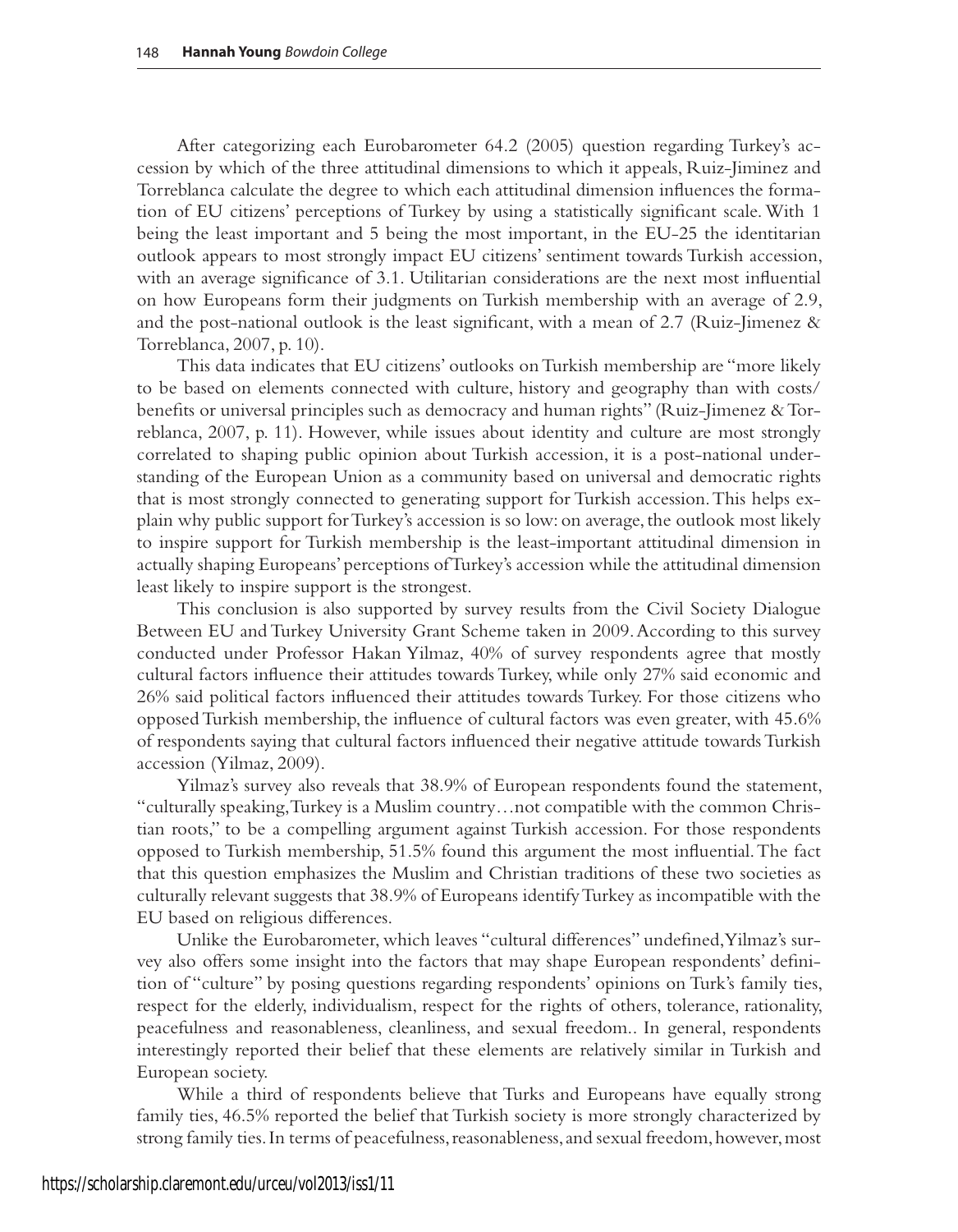survey respondents believe that Europeans more strongly exhibit these traits. On the other hand, most respondents perceive that Europeans and Turks equally exhibit individualism, respect of the rights of others and of the elderly, tolerance, rationality, and cleanliness. This is interesting because it suggests that when confronted with specific cultural characteristics, EU citizens largely do not identify Turkey as being radically different from their society. This indicates that EU citizens' relatively positive perceptions of specific cultural factors in Turkey are independent from the formation of their negative conceptions of Turkey's cultural compatibility with the EU, suggesting that perhaps many EU citizens do not consider specific societal characteristics when evaluating "cultural" compatibility between Turkey and the EU, but instead rely on a more abstract, and perhaps unquantifiable, conception of "culture."

The societal characteristics widely seen by Europeans as common to both societies also happen to be largely post-modern in orientation, incorporating universal liberal values such as tolerance and respect. Given that these types of factors have the least sway over peoples' perception of Turkey's accession process, this trend suggests that even though most respondents' view the two societies as compatibly manifesting these characteristics, it does not particularly sway their opinions towards Turkish membership and helps explain why so much opposition is still found across the EU.

Yilmaz also asks an interesting question regarding the values that respondents associate with "European Identity" on his survey. While this does not directly reveal how survey respondents regard Turkey, if these values represent European identity, many survey respondents may perceive Turkish society as incompatible with these values given that both this survey and Eurobarometer data show that EU citizens widely believe Turkey is incompatible with the EU due to its cultural identity. Of the values respondents associated with European identity, the four most cited were "Democracy and Human Rights" (43.3%), "economic development and social welfare" (42.2%), "tolerance for different points of view and ways of life" (21%), and "equality between men and women" (20.6%). Thus, a major factor driving opposition towards Turkish accession may be the perception that Turkey is largely incompatible with these fundamental values associated with European identity.

In summary, while all the data regarding EU citizens' perceptions of Turkey illustrates great variation amongst member states, it also illustrates some EU-level trends in public opinion. First, support for Turkish accession is low relative to other candidate countries and former candidate countries. This support has also largely been on the decline for the last decade. When more closely examined, European perceptions of Turkish accession appear to be most strongly shaped by cultural and identity-based factors and are the least influenced by post-modern considerations. Given that post-modern understandings of the EU and accession process are the most likely to generate support for Turkish membership, the widespread opposition to Turkey's membership bid is partially explained by the fact that this outlook is the least significant in shaping opinions towards Turkish accession overall. Yilmaz's survey results give some indication of what identity-based characteristics EU citizens perceive as particularly incompatible with Turkish society, such as Europe's greater levels of sexual freedom , peacefulness, reasonableness, its standards of democracy and human rights, economic development and social welfare, tolerance for different points of view and ways of life, and equality between men and women.

#### **Perceptions or Reality?**

Given the growing significance of European public opinion in shaping EU policy and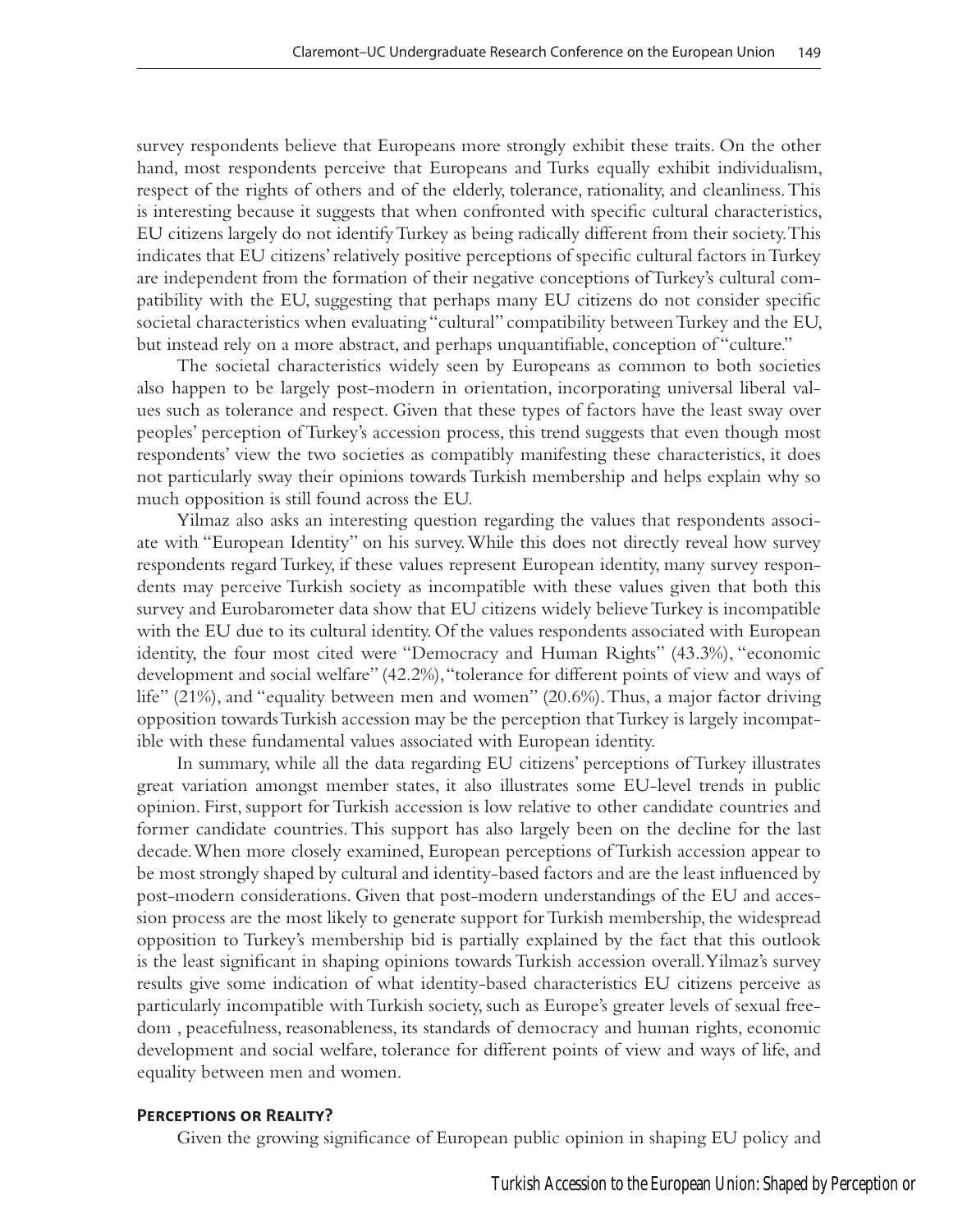that EU citizens' opinions about Turkey are largely based on how they perceive Turkey's culture and whether or not it is seen as being compatible with the EU's, "fundamental cultural differences" between Turkey and the EU are of "decisive importance," as former German Chancellor, Helmut Schmidt, observed (Dixon, 2008, p. 682). However, do perceptions of cultural difference guarantee that differences actually exist between these two societies? Or are these perceptions rooted in misperceptions and stereotypes held by EU citizens about Turkish society? If EU perceptions of Turkey's culture are based on actual differences between Turkish and EU societies, Turkey may still have an opportunity to alter EU public opinion regarding its membership by reforming its society to align more closely with EU values or by changing how information about Turkey is conveyed to EU citizens. If EU perceptions of Turkish culture do not align with actual differences between the two societies but are shaped by intangible factors, then it is unclear how precisely Turkey can influence European public opinion regarding its accession.

In order to evaluate if the perceptions of EU citizens discussed above are founded in real differences between Turkish and European societies, Turkish and EU member states' aggregate responses to the 1999 and 2008 waves of the European Values Survey will be compared to illustrate differences in values held by each group of citizens. As a control for determining whether the values measured in Turkey and the EU are relatively similar or divergent, the values of EU member states with traditions of Orthodox Christianity will also be measured separately. These member states, Romania, Bulgaria, and Greece, are specified by Huntington as being part of the "Orthodox" civilization, which is more like the "Western" civilization that the EU is largely comprised of than the "Islamic" civilization that Turkey straddles (Huntington, 1993, p. 30). This is simply one example of a control that could be used to better compare Turkish and EU data results, but one that is often cited by scholars and conveniently also questions Huntington's widely debated civilization thesis. Since these three Orthodox states have already successfully completed the accession process and are EU member states, the value differences exhibited between them and the whole EU must present a level of value differentiation that still allows for the degree of cultural compatibility needed to join the EU. Thus, if Turkey's values are relatively similar to those of the Orthodox citizens, it can be assumed that Turkey does not differ too drastically on these values to deny compatibility with the EU.

Drawing upon various scholars' definitions of "culture" (Yilmaz, 2008; Huntington, 1993; Weber, 1922; McLaren, 2007; Nugent, 2007) and the values outlined in the guiding principles of the Treaty on European Union, questions from the European Value Surveys (EVS) will investigate political values, religious values, tolerance values, and values regarding gender equality as outlined in Table 1.

For the sake of brevity, the results from this EVS analysis will be summarized and data will be confined to the Appendix section (see Appendixes 3-16).

Politically, Turkish citizens appear to evaluate democracy very similarly to those of the EU, particularly in an abstract context, but have a greater acceptance for authoritarian values. Given their strong degree of support for democracy, Turks' tendency to support authoritarian values may merely reflect a more conservative populace than the EU average or its history of military defense of secularism, suggesting that its affinity for authoritarian values may be insignificant. Furthermore, Turkey seems only relatively more authoritarian than Orthodox member states, also suggesting that its greater support for authoritarian values is not entirely incompatible with the EU. The similarities between Turkish and EU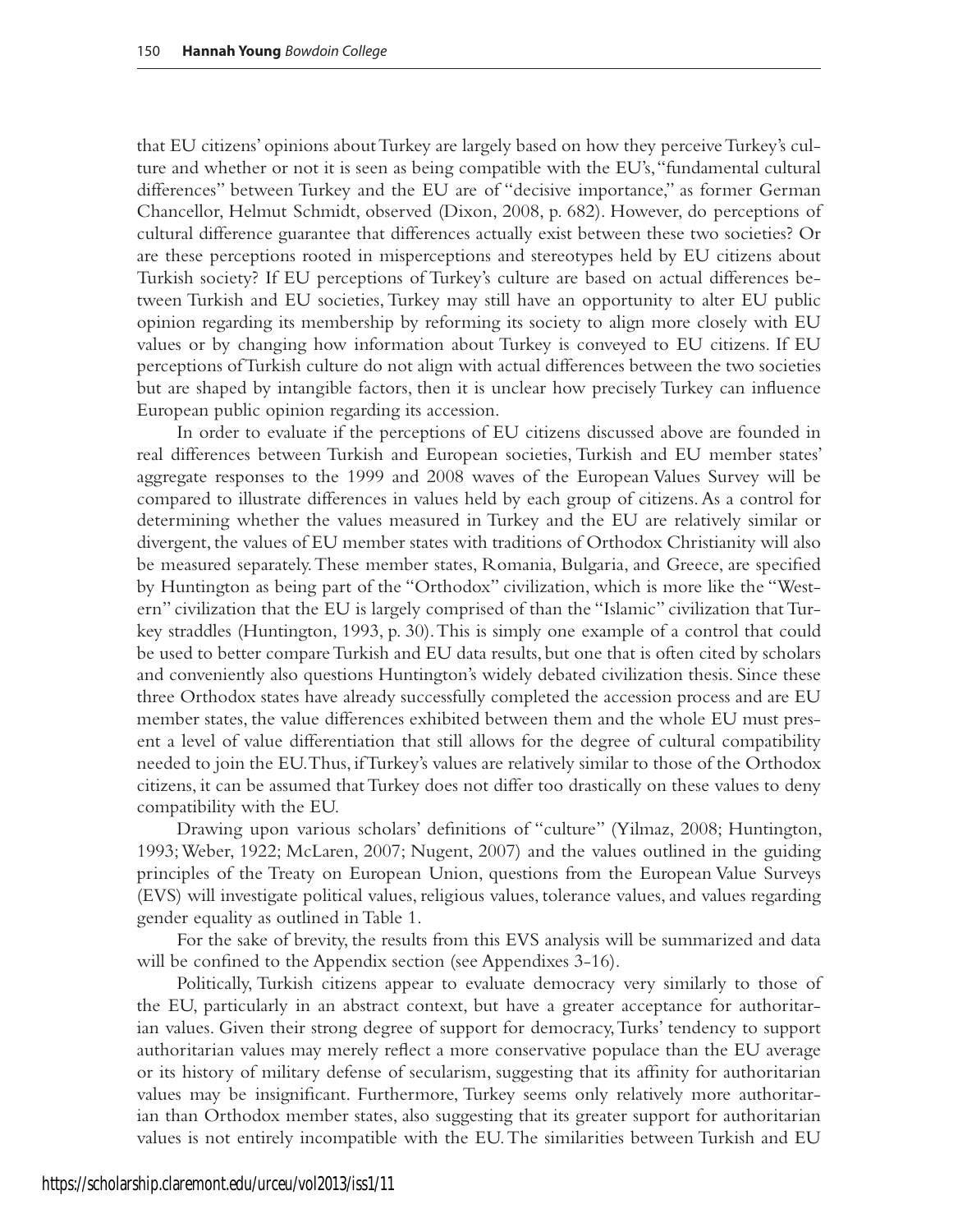values regarding democracy are particularly notable since, as evidenced by Yilmaz's survey data above, "Democracy and Human Rights" is considered a fundamental value associated with European identity by 43.3% of European survey respondents, suggesting the similarity in these particular values is highly significant.

**Table 1. Question wording and span of value factors for EU member states and Turkey: European Values Survey (1999-2008)**

| Value Factor            |                      | Question Wording                                                                                                                                                                                |
|-------------------------|----------------------|-------------------------------------------------------------------------------------------------------------------------------------------------------------------------------------------------|
|                         | Abstract evaluations | Q: Could you please tell me if you agree strongly, agree, disagree, or<br>disagree strongly? Democracies have many problems but it's better<br>than any other form of government.               |
|                         | of Democracy         | Q: Would you say it is a very good, fairly good, fairly bad, or very<br>bad way of governing this country? Having a democratic political<br>system.                                             |
| Political Values        | Specific evaluations | Q: Could you please tell me if you agree strongly, agree, disagree, or<br>disagree strongly? Democracies aren't good at maintaining order.                                                      |
|                         | of Democracy         | Q: Could you please tell me if you agree strongly, agree, disagree, or<br>disagree strongly? In democracy, the economic system runs badly                                                       |
|                         |                      | Q: Would you say it is a very good, fairly good, fairly bad, or very<br>bad way of governing this country? Having the army rule                                                                 |
|                         | Authoritarian Values | Q: Would you say it is a very good, fairly good, fairly bad, or very<br>bad way of governing this country? Having a strong leader who<br>does not have to bother with parliament and elections. |
| Religious Values        |                      | Q: How much do you agree or disagree with each of the follow-<br>ing? Politicians who do not believe in God are unfit for public<br>office.                                                     |
|                         |                      | Q: How much do you agree or disagree with each of the follow-<br>ing statements: Religious leaders should not influence government<br>decisions.                                                |
|                         |                      | Q: Apart from weddings, funerals and christenings, about how of-<br>ten do you attend religious services these days?"                                                                           |
| Tolerance               |                      | Q: On this list are various groups of people. Could you please sort<br>out any that you would not like to have as neighbors. Immigrants/<br>foreign workers                                     |
|                         |                      | Q: On this list are various groups of people. Could you please sort<br>out any that you would not like to have as neighbors. People of a<br>different race.                                     |
| <b>Gender Relations</b> |                      | Q: For each of the following statements I read out, can you tell me<br>how much you agree with each. Having a job is the best way for a<br>woman to be an independent person.                   |
|                         |                      | Q: Do you agree or disagree with the following statement. When<br>jobs are scarce, men have more right to a job than women.                                                                     |
|                         |                      | Q: For each of the following statements I read out, can you tell<br>me how much you agree with each. A job is alright but what most<br>women really want is a home and children                 |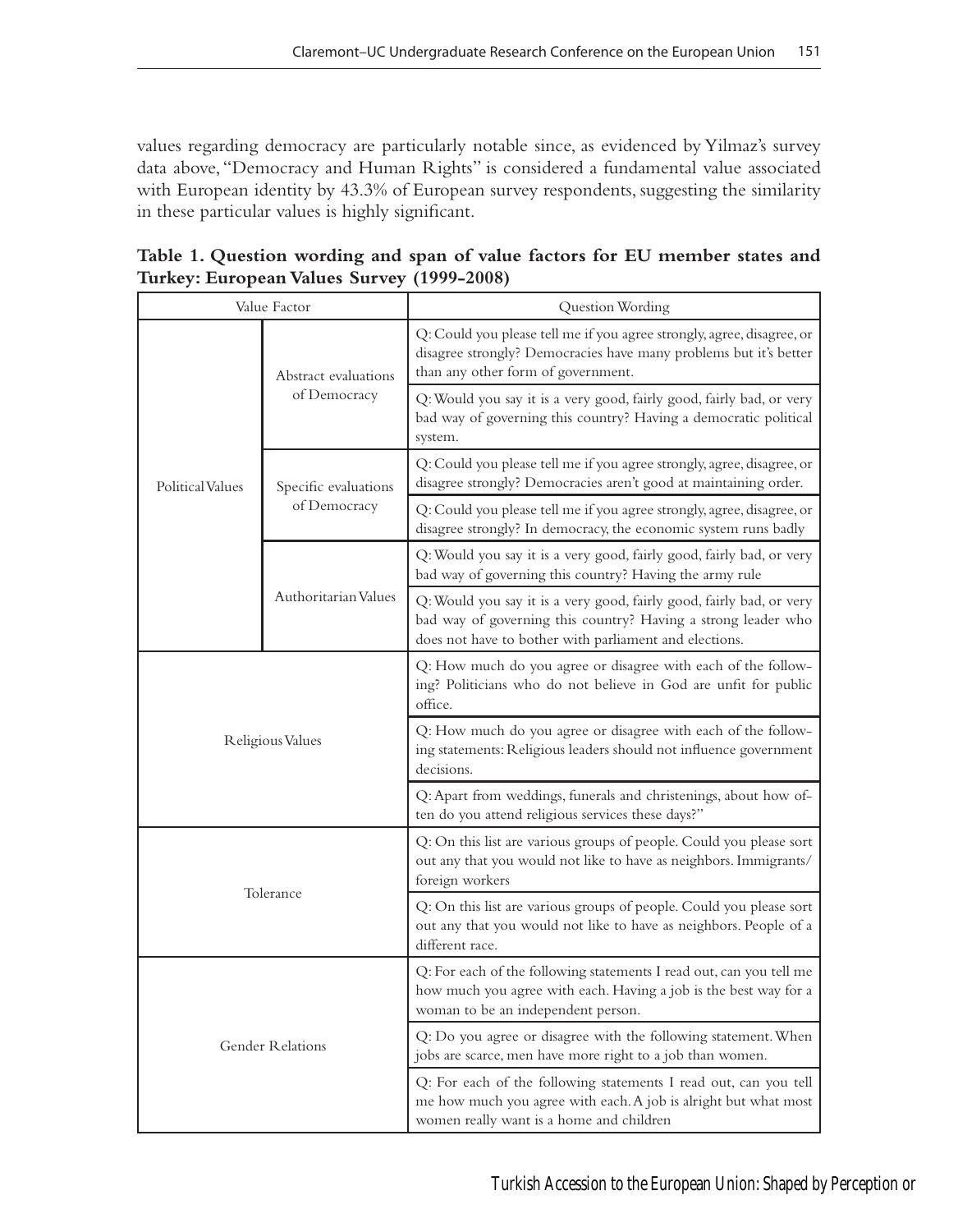In terms of religious values, there are a higher percent of citizens who are religiously active in Turkey, but a relatively similar proportion of citizens in both Turkish and EU society who are practically never religiously active. This suggests that, aggregately, religious values are more prevalent in the Turkish population than in that of the EU and that religion plays a greater role in everyday life in Turkey, similar to trends found in Orthodox society. This higher level of religiosity in Turkey supports the fact that Turkish citizens are also significantly more likely to consider belief in God as important in political leaders than EU citizens, suggesting a higher tolerance for indirect religious political rule. However, Turks and Europeans exhibited very similar levels of support for religious leaders influencing government decisions, suggesting relatively similar degrees of intolerance for religious political rule and desire for secularism in both societies. Overall, however, it appears that Turkey can be considered to maintain relatively more religious values than the EU, illustrating a fairly perceptible difference between the values held by each society.

Combined trends from EVS questions regarding tolerance suggest that Turkish citizens have less tolerant values towards minority groups than both EU and Orthodox citizens, an extremely significant cultural divide between the two societies given that the EU is community comprised of many different ethnic groups, supports free internal immigration, and specifically outlines "tolerance" as a founding principle of the Union in the TEU. Furthermore, as reported in Yilmaz's survey, "tolerance for different points of view and ways of life" is a value that 21% of surveyed Europeans associate with European identity, suggesting that the divergence in this value has particular weight.

In regards to gender relations, Turkish citizens appear more likely to believe that a woman's place in society is in a maternal capacity or the home (they also believe that women prefer this) while EU and Orthodox citizens see women as warranting greater independence and preferring the workplace. The size of the divergence between Turkish and both EU and Orthodox citizens' gender relation values is drastic, illustrating a true divide in the opinions about gender relations between these two societies. As demonstrated earlier by Yilmaz's survey data, Turkey's more "traditional" view of women is particularly notable since "equality between men and women" is often considered a defining feature of European identity.

#### **Exaggerated Differences: The Results of a Populist Movement?**

Analysis of EVS 1999 and 2008 wave data indicates that Turkish and EU citizens have very similar values regarding democracy, in both an abstract and specific context. However, Turkish citizens express more authoritarian and religious values than EU citizens and are less likely to express tolerance towards minority groups or value gender equality. This suggests that actual cultural differences do exist between Turkey and the EU, most certainly in regards to tolerance and gender relations and to a lesser extent in regards to religion's influence on government. On the other hand, Turkey and the EU appear perfectly compatible in regards to their views towards democracy. How does this compare to EU citizens' perceptions of Turkey?

EU citizens seem clearly aware of the divergence between their own and Turkey's views towards tolerance and gender relations. EU citizens' unanimously agree that Turkey must improve its respect for human rights before its accession can be accepted and are relatively skeptical about whether Turkey's citizens value tolerance to the same extent as they do. This perception is evident in the rhetoric found across the EU concerning Turkish treatment of the Kurds and fears about Turkey's (and Islam's) repression of women.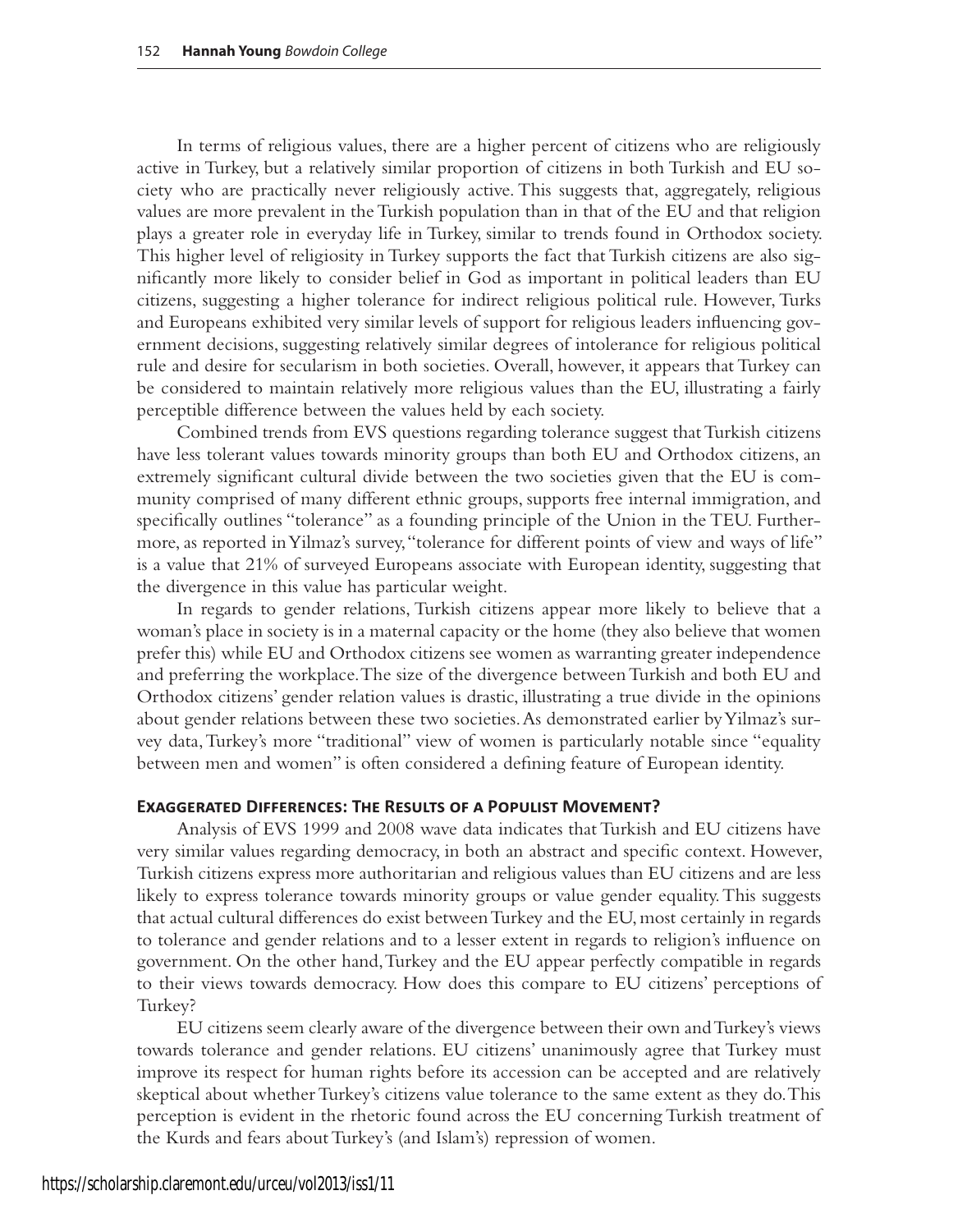EU citizens also seem to perceive that Turkish citizens possess more authoritarian and stronger religious values than Europeans, but perhaps to a greater extent than is true. Authoritarianism, which indicates a willingness to sacrifice personal freedom and individualism for order and obedience, is measured by peoples' support for despotic means of governance in this study. Turks are admittedly far more supportive of military rule than Europeans, but also have a unique history in regards to military rule, which suggests this may not be illustrative of just authoritarianism in Turkish society. This is particularly true given that Turkish support for a strong leader who doesn't have to deal with parliament is at the same levels found in Orthodox EU member states, indicating that their authoritarian values may not be so far from those found in the EU. 39.5% of EU citizens, however, perceive that Europeans are more individualistic than Turks, while only 7.6% of Europeans see Turks as being more individualistic than Europeans (Yilmaz, 2009). This perception that Turks are more authoritarian than EU citizens is perhaps a bit exaggerated, given that Turkey is no more authoritarian than several of existing EU member states.

Furthermore, as illustrated, 38.9% of Yilmaz's EU survey respondents expressed the perception that Turkey's Muslim values make it incompatible with the "common Christian roots" of the EU (Yilmaz, 2009). This suggests that not only do 38.9% of European citizens perceive their Christian roots as powerful enough to culturally define the EU, but that Turkey's identity as a "Muslim country" is a leading factor in its incompatibility with the EU. In reality, a third of EU citizens report that they never attend religious services, only 20% of Europeans attend religious services at least once a week or more, and citizens across the EU unanimously support secular governance, suggesting that religiosity is not a significantly important factor in most Europeans' lives or identities. Furthermore, while Turkey is indeed 99.8% Muslim, 27% of Turks report being religiously inactive (only 5% fewer than in the EU) and Turks also show a strong commitment to secular governance (EVS, 2008). This suggests that Turkey's religiosity is not completely incompatible with that of the EU, given that both support secular societies and the EU is grounded upon the separation of church and state and religious freedom.

Doubts about Turkey's compatibility with the democratic values of the EU are perhaps the most flawed perceptions that EU citizens possess about Turkish culture. Turkish citizens express relatively equal, at times greater, support for democratic values relative to EU citizens. As seen in data from Yilmaz's survey, 43.3% of Europeans associate "Democracy and Human Rights" with European identity, the most cited value given. Since EU citizens also consistently reject Turkey's compatibility with EU identity, identity considerations being least strongly correlated with EU support for Turkish accession, many EU citizens must see Turkey as being incompatible with European views on "Democracy and Human Rights" since this value is so strongly associated with EU identity. As evidenced by the strong Turkish support for democratic values, this perception is clearly misguided.

Ultimately, EU citizens appear perhaps slightly overly pessimistic about the cultural incompatibility of Turkey and the EU. While Europeans perceptions of Turkey as significantly less tolerant than EU society would allow are relatively accurate, EU citizens appear to often overstate the differences between EU and Turkish levels of authoritarianism and religiosity and entirely misunderstand Turkish citizens' commitment to democratic values.

Much of the gap between Europeans' perceptions of Turkey and the realities of Turkish society can likely be explained by EU citizens' lack of knowledge about Turkish culture and the persuasive and culturally based arguments employed by a growing number of populist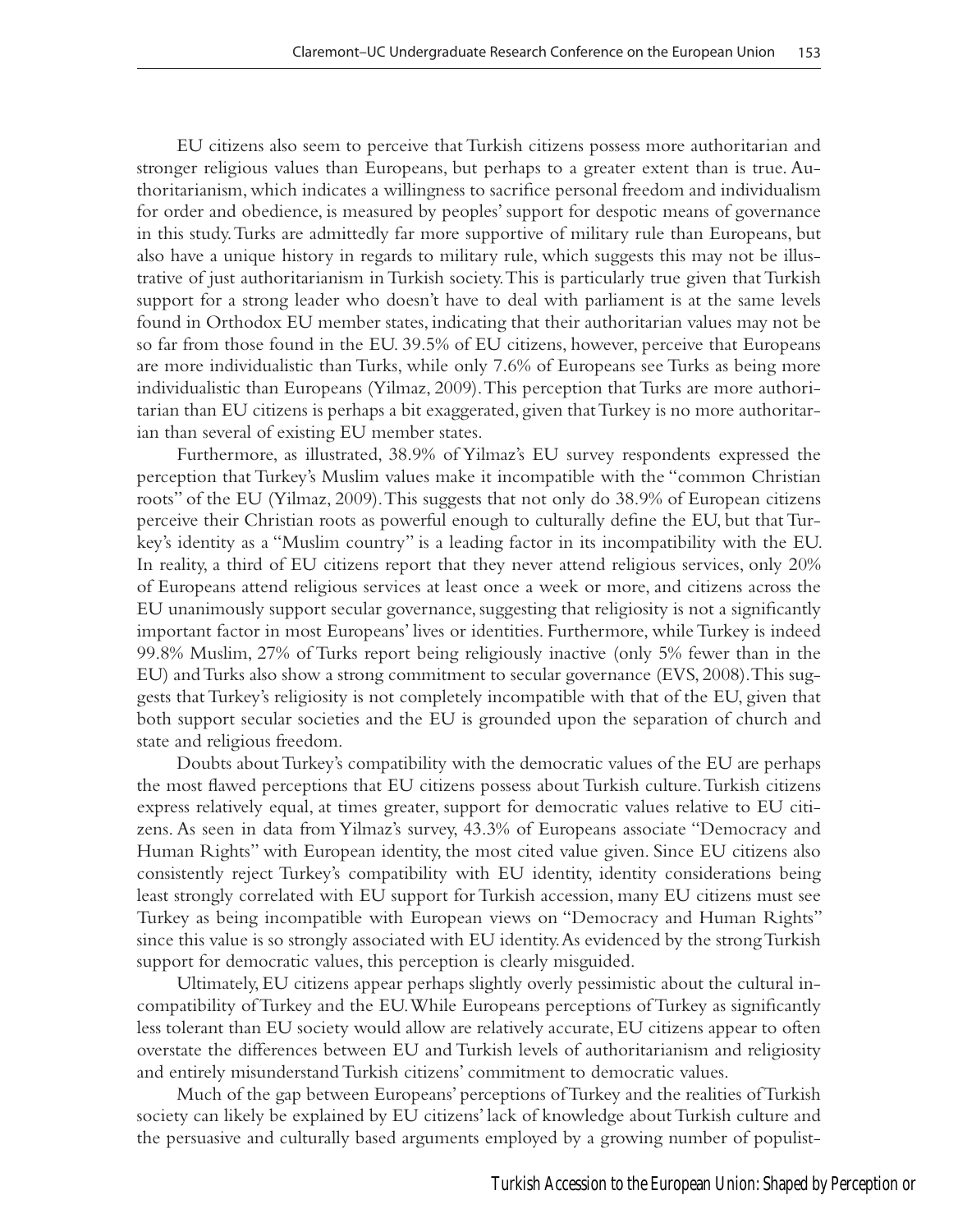like, extremist political parties across Europe.

According to Yilmaz's survey, 50% of European respondents report being "not informed" in regards to their subjective information level about Turkey (2009) and a 2006 Eurobarometer report measured that 68% of EU citizens do not feel well informed about economic ramifications of enlargement (European Commission, 2006). This self-reported lack of knowledge about Turkey is an obvious indicator that many of the perceptions held by EU citizens in regards to Turkish accession may be founded on lack of understanding.

In addition to this general lack of knowledge about the Turkish accession process and Turkish society in general, EU citizens' sources of information suggest that Europeans are not being exposed to a balanced and informed debate about the merits and drawbacks of Turkish accession. 71.3% of EU citizens report getting information about Turkish accession via "news and commentaries on the television and radio" and 55.9% report "news commentaries in the newspapers and magazines" (Yilmaz, 2009). This means that a large portion of Europeans get their information about Turkish accession from the European media, which "on the whole tends to paint a rather negative image of Turkey" (Tocci, 2008, p. 267). At its worst, driven by commercial logic, the European media largely reports "stereotypes, sensationalism, and alarmism" in regards to Turkey in an attempt to sell their products (Tocci 2008, p. 267). Less dramatically, media from across the EU tends towards the "culturalizing" of political issues regarding Turkey and report about Turkey's EU accession in the context of Islam, "focusing on tragic incidents or crises, and linking these back to the depiction of Turkey as the unknown 'other' and its inability to conform to 'European standards of civilization'" (Tocci, 2008, p. 268).

This tendency of the European media to appeal to stereotypes and cultural focuses when reporting about Turkey is particularly influential in shaping EU citizens' support for Turkey's membership bid given that identity-based arguments are the most likely to influence public opinion regarding Turkish accession, and the least likely to inspire support. This means that the cultural and sensational information frequently disseminated to a large proportion of EU citizens is more likely to impact their views on Turkey than, for example, scholarly articles which present post-national and instrumental arguments for or against Turkish accession.

Identity-based arguments that strongly impact EU citizens' opinions towards Turkey are also employed by a growing number of far-right, populist-like political parties across the EU. Far-right parties in every member state examined tend to resolutely oppose Turkish accession, generally on the grounds of religious and cultural differences. Subsequently, anti-Turkey political rhetoric can be found across the EU, from extreme parties such as the Lega Nord in Italy, the FPO in Austria, the Dansk Folkeparti in Denmark, the Mouvement pour la France, the Law & Justice in Poland, and LAOS in Greece (Tocci, 2008, p. 266). Given that 30.7% of EU citizens report getting information about Turkey from their political leaders, the identity and culturally based arguments coming from these radical parties find a relatively significant audience and are particularly effective in fueling opposition towards Turkish accession given the salient nature of culturally and identity-based arguments (Yilmaz, 2009).

#### **Conclusion**

Across Europe, growing disenchantment with the elite driven decision-making process of the European Union has led to calls for the engagement of the EU public. Populist-like parties have sprung up across EU member states and greater attention is beginning to be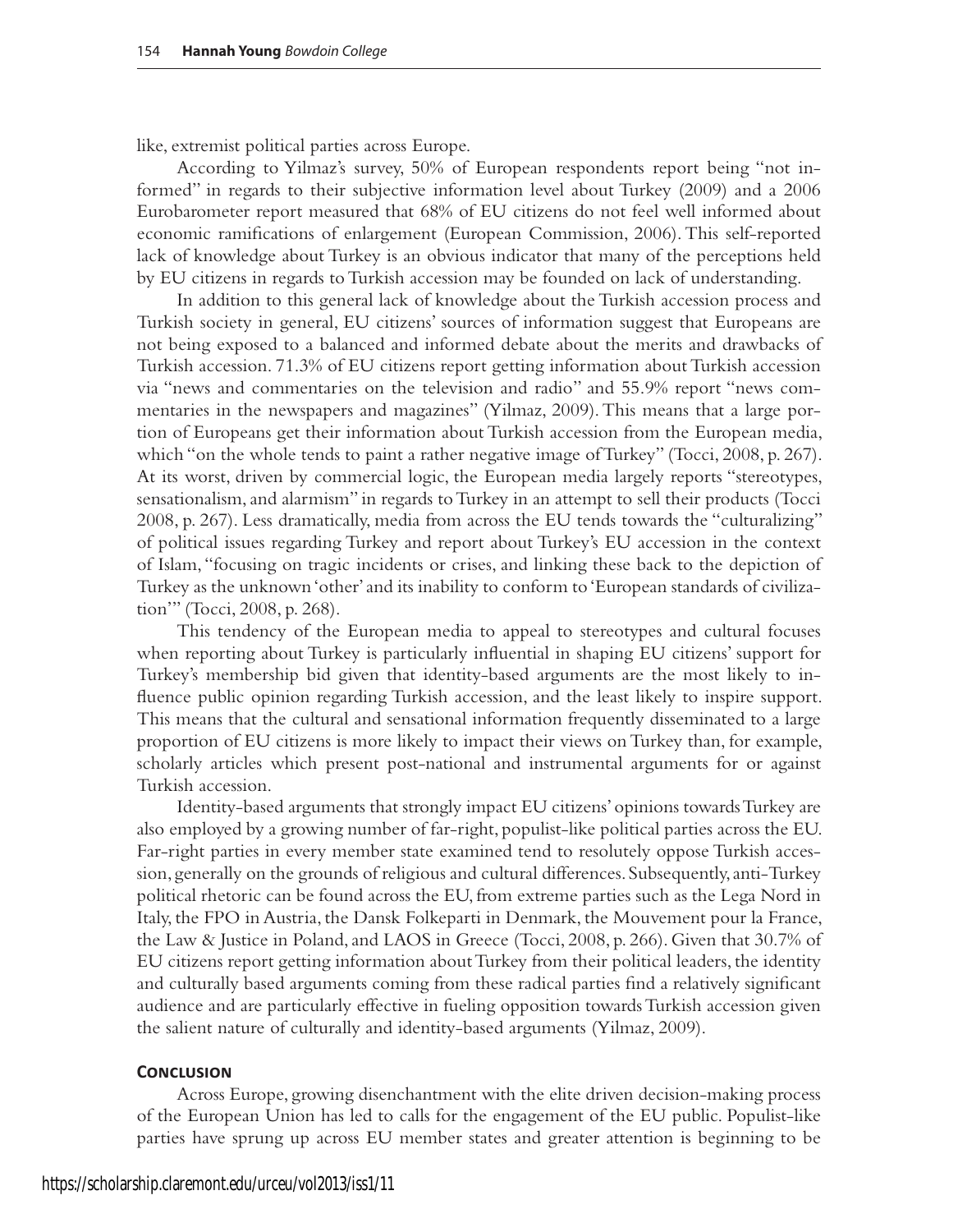paid to public opinion on issues like EU enlargement. In tandem with this growing attention to mass opinion, Turkey's bid for EU membership has seen low and declining support from European citizens. Perceived as culturally incompatible with Europe, Turkey has been labeled an outsider by many EU citizens, suggesting that Huntington's predicted "clash of civilizations" could in fact be true.

However, when the values held by Europeans and Turks are analyzed through European Values Surveys, it is clear that a highly disruptive cultural divide between the two societies does not exist across the board, but that certain cultural differences have been dramatized and have led to the common misperception that Turkey's cultural values are irreconcilable with European civilization. This widespread misperception can be easily traced to the general lack of knowledge that EU citizens seem to have about Turkish society and the EU enlargement process. Identity-based rhetoric from far-right political parties across Europe and the "culturalizing" of news from European media sources further distort EU citizens' understanding of Turkish society and its accession process.

The more the debate on Turkish accession is driven by these identity-based arguments, the more likely it is that European public support for Turkey's EU membership will decline. As long as right-wing parties control the debate over Turkish accession and European media presents biased reports of Turkey, EU citizens will likely remain misinformed about and negative towards Turkey. In order for Turkey's EU membership to gain citizen support in the EU, accurate information about Turkey must be circulated and a balanced debate over Turkish accession must be facilitated, where post-nationalist and instrumental arguments are discussed and not overshadowed by identity and cultural concerns.

#### **Author's Notes**

This paper represents an abridged discussion of a larger research thesis I completed under the guidance of Professor Laura Henry at Bowdoin College: "Turkey and the European Union: A Clash of Misconceptions?"

#### **References**

- Austria mulls Turkey referendum, Ankara unimpressed. (2011, May 6). *EurActiv*. Retrieved from http://www.euractiv.com/enlargement/austria-mulls-turkey-referendumnews-504579
- Cuperus, R. (2009). Europe's revolt of populism and the Turkish question. In P. Volten (Ed.), *Perceptions and misperceptions in the EU and Turkey: stumbling blocks on the road to accession* (p. 131-154). Groningen, NL: The Center of European Security Studies.
- Duzgit, S.A. (2006). *Seeking Kant in the EU's relations with Turkey*. Istanbul, Turkey: Turkish Economic and Social Studies Foundation Publications.
- Dixon, J. (2008). A clash of civilizations? Examining liberal-democratic values in Turkey and the European Union. *The British Journal of Sociology, 59*(4), 681-708. Retrieved from http://onlinelibrary.wiley.com/doi/10.1111/j.1468-4446.2008.00215.x/abstract
- European Commission. (2006). Attitudes towards European Union enlargement. *Special Eurobarometer 255*, 1-75. Retrieved from http://ec.europatowards.eu/public\_opinion/ archives/ebs/ebs\_255\_en.pdf
- European Commission. (1992-2008). Eurobarometer 37-70. *Standard Eurobarometer.* Retrieved from http://ec.europa.eu/public\_opinion/archives/eb\_arch\_en.htm
- European Union. (1992, February 7). *Treaty on European Union.* Retrieved from eur-lex.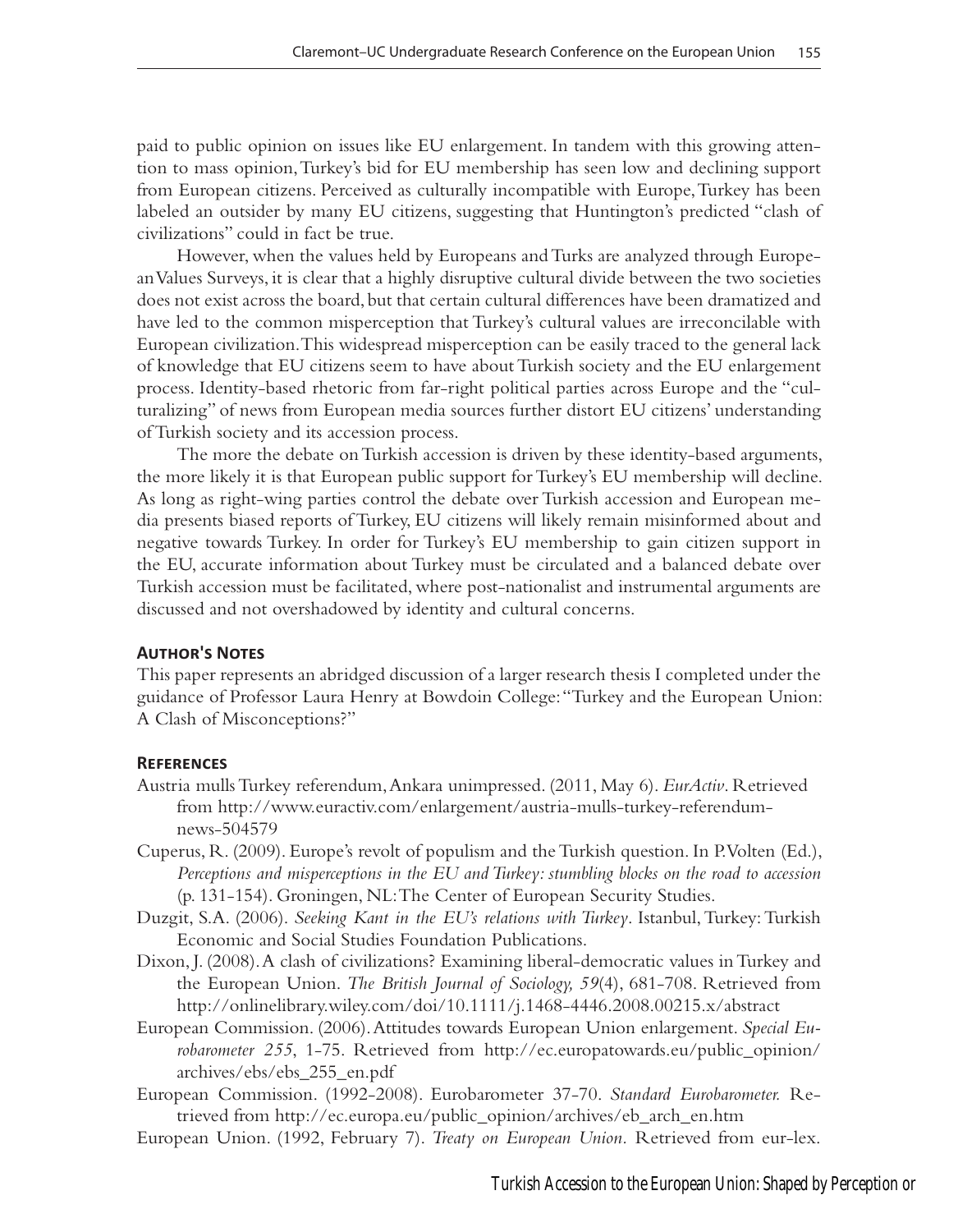europa.eu/en/treaties/dat/11992M/htm/11992M.html#0001000001.

Huntington, S. (1993). The clash of civilizations? *Foreign Affairs, 72*(22), 22-49.

- Joseph, J. (2003). Introduction: Turkey at the threshold of the EU. In J. Joseph (Ed.), *Turkey and the European union: Internal dynamics and external challenges*. Great Britain: Palgrave MacMillan.
- Ruiz-Jimenez, A., & Torreblanca, J.I. (2007). European public opinion and Turkey's accession: Making sense of arguments for and against. *European Policy Institutes Network, 16*, 1-24.
- Tocci, N. (Ed.). (2008). *Talking Turkey in Europe: Towards a differentiated communication strategy*. Rome, Italy: Instituto Affari Internatzionali.
- Turkey cares less about EU progress report than previous years. (2011, October 11). *Today's Zaman*. Retrieved from http://www.todayszaman.com/newsDetail\_getNewsById. action?newsId=295052.
- Volten, P. (2009). Reflections on perceptions and misperceptions in Turkey and the European Union. Three inconclusive dialogues? In P. Volten (Ed.), *Perceptions and misperceptions in the EU and Turkey: stumbling blocks on the road to accession* (p. 9-24). Groningen, NL: The Center of European Security Studies.
- Weber, M. (1978). *Economy and society*. Berkeley, CA: University of California Press.
- Yilmaz, H. (2007). Turkish identity on the road to the EU: Basic elements of French and German oppositional discourses. *Journal of Southern Europe & the Balkans, 9*(3), 293-305.
- Yilmaz, H. (2009). Problems of Europeanization and European perceptions of Turkey as a future member state: Results of an opinion poll in France, Germany, Poland, Spain, and the United Kingdom [PowerPoint slides]. Retrieved from http://www.academia. edu/3075715/Problems\_of\_Europeanization\_and\_European\_Perceptions\_of\_Turkey\_as\_a\_Future\_Member\_State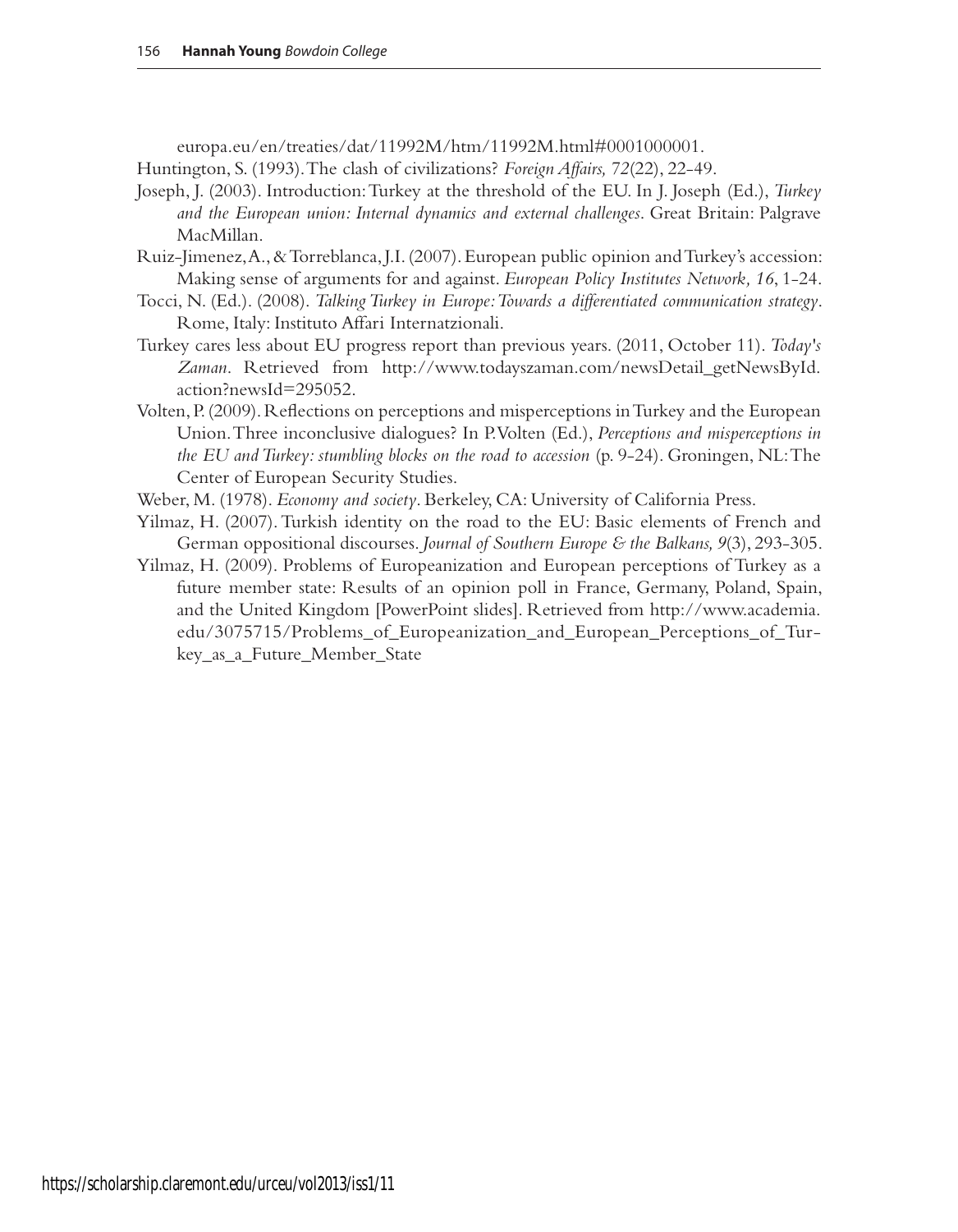#### **Appendices**



**Appendix 1. EU Member State Support for Turkish Accession**

Data source: European Commission. "Eurobarometer 37-70." *Standard Eurobarometer* (1992-2008). http://ec.europa. eu/public\_opinion/archives/eb\_arch\_en.htm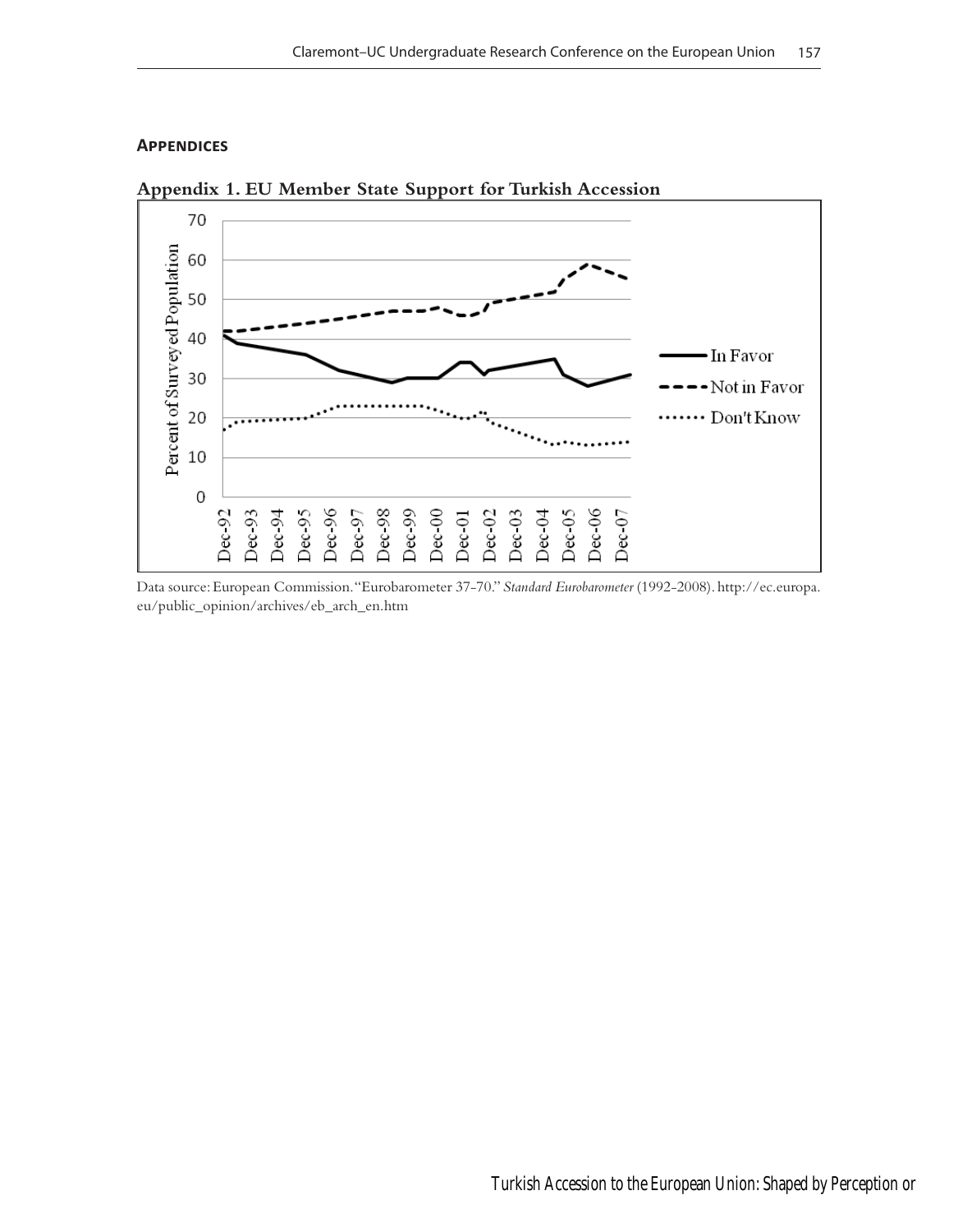

**Appendix 2. Support for Turkish Membership by EU Member State in April 2008**

Data source: European Commission. "Eurobarometer 69." *Standard Eurobarometer* (2008). http://ec.europa.eu/public\_opinion/archives/eb\_arch\_en.htm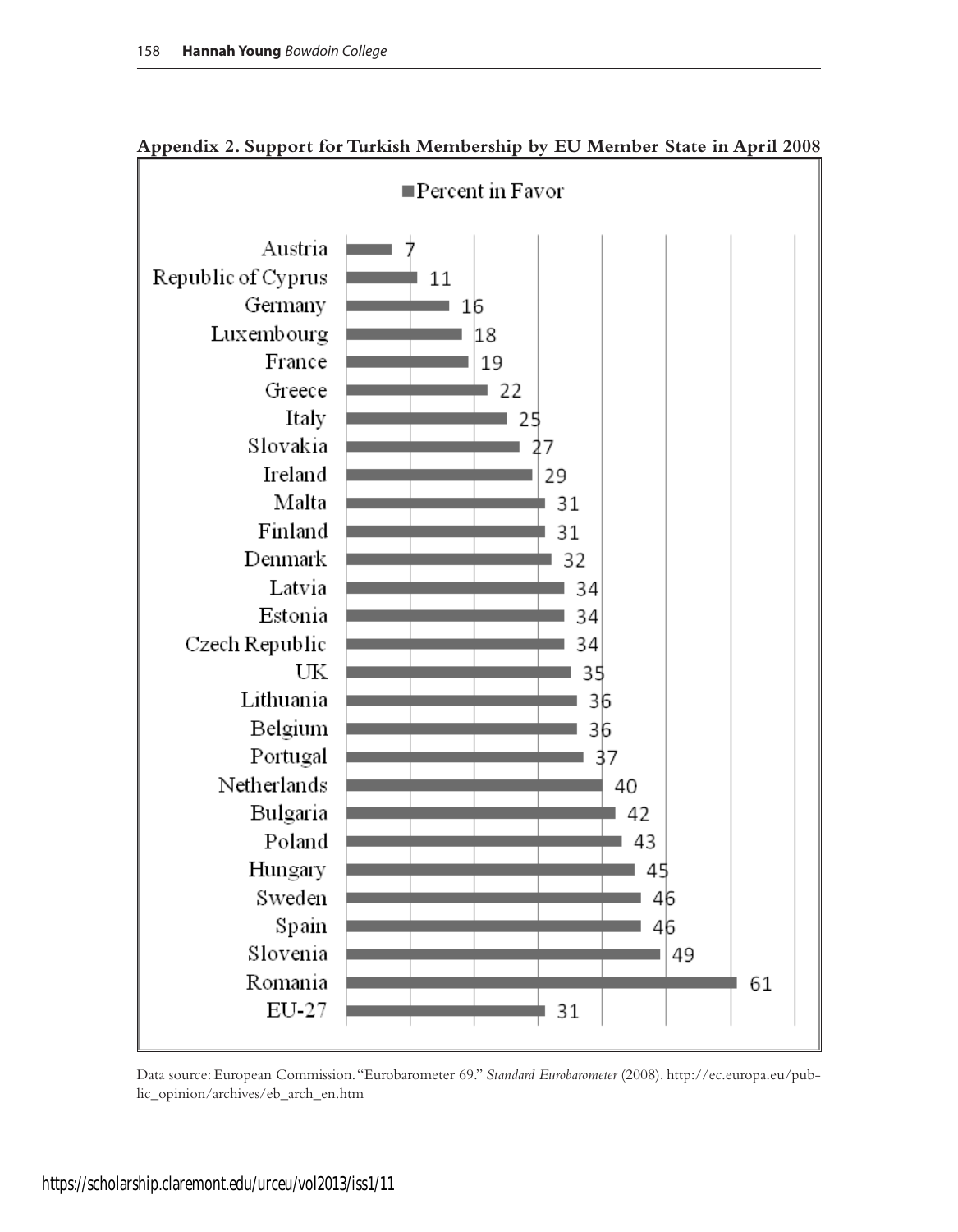|          | 1999 | 2008 |
|----------|------|------|
| EU       | 9.3  | 13.3 |
| Turkey   | 33.9 | 42.7 |
| Orthodox | 21.8 | 17.4 |

#### **Appendix 3. Percentage of EU citizens who mentioned that they wouldn't like to have "people of a different race" for neighbors.**

Source: European Values Surveys 1999-2008.

## **Appendix 4. Percentage of EU citizens who mentioned that they wouldn't like to have "immigrants/foreign workers" for neighbors.**

|          | 1999 | 2008 |
|----------|------|------|
| EU       | 9.8  | 17.1 |
| Turkey   | 45.4 | 48.7 |
| Orthodox | 19.4 | 18.1 |

Source: European Values Surveys 1999-2008.

# **Appendix 5. Percentage of EU citizens who sees "having a strong leader who doesn't have to deal with parliament or elections" as "very good" or "fairly good."**

|          | 1999 | 2008 |
|----------|------|------|
| EU       | 24.6 | 30.5 |
| Turkey   | 66.1 | 61.6 |
| Orthodox | 40.1 | 60.9 |

Source: European Values Surveys 1999-2008.

# **Appendix 6. Percentage of EU citizens who sees "having the army rule the country" as "very good" or "fairly good."**

|          | 1999 | 2008 |
|----------|------|------|
| EU       | 5.1  | 7.9  |
| Turkey   | 24.7 | 33.2 |
| Orthodox | 16.3 | 14.2 |

Source: European Values Surveys 1999-2008.

#### **Appendix 7. Percentage of EU citizens who sees "having a democratic political system" as "very good" or "fairly good."**

|                 | 1999 | 2008 |
|-----------------|------|------|
| EU              | 93.2 | 89.3 |
| Turkey          | 91.7 | 90.1 |
| Orthodox<br>___ | 91.2 | 91.2 |

Source: European Values Surveys 1999-2008.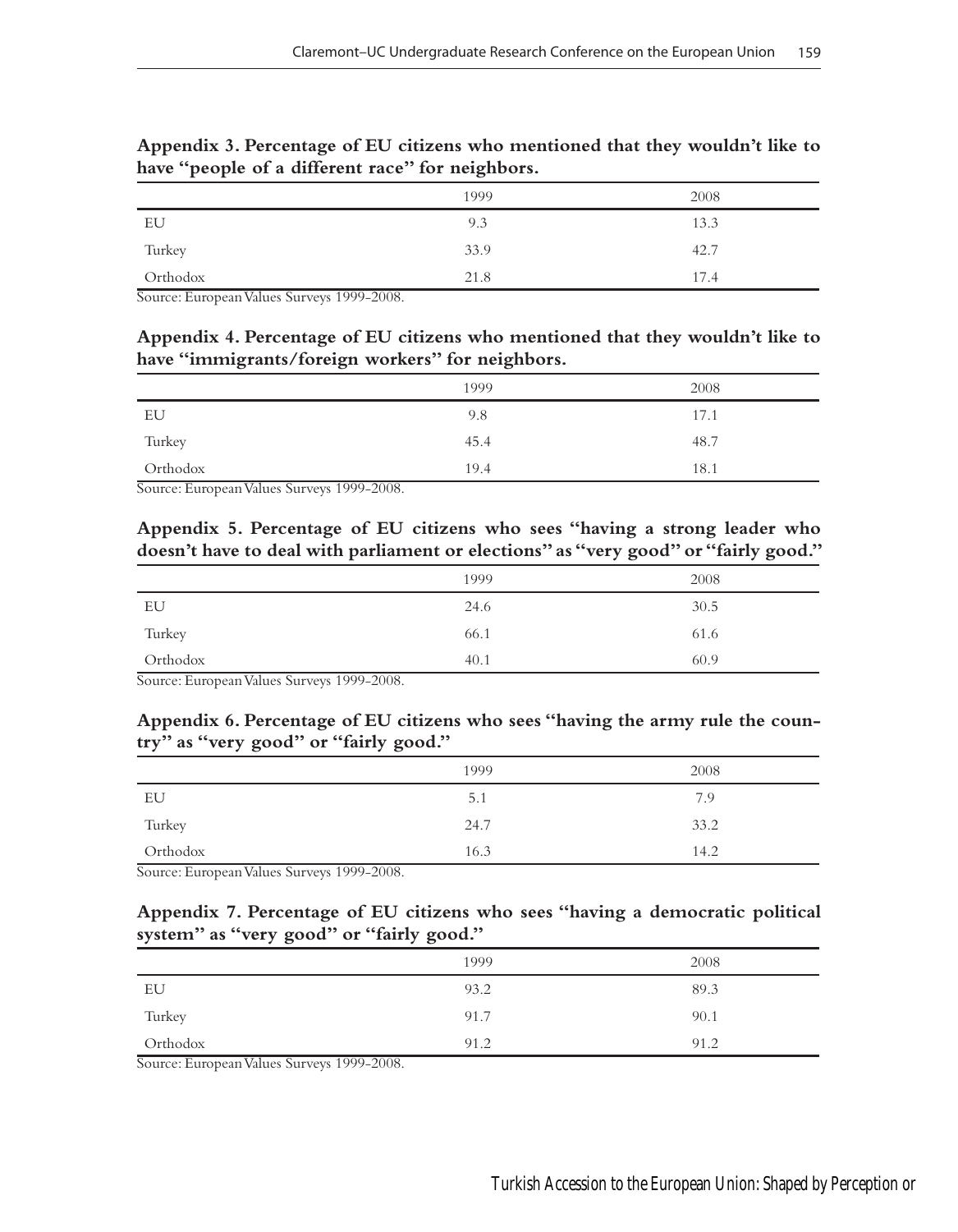|          | 1999 | 2008 |
|----------|------|------|
| EU       | 93.2 | 91.5 |
| Turkey   | 87.9 | 92.9 |
| Orthodox | 86.4 | 88.9 |

**Appendix 8. Percentage of EU citizens who "agrees strongly" or "agrees" that "democracy may have problems but it's better than any other form of government."**

Source: European Values Surveys 1999-2008.

#### **Appendix 9. Percentage of EU citizens who "agrees strongly" or "agrees" that "Democracies aren't good at maintaining order."**

|                                                                                                                                                                                                                                                   | 1999 | 2008 |
|---------------------------------------------------------------------------------------------------------------------------------------------------------------------------------------------------------------------------------------------------|------|------|
| EU                                                                                                                                                                                                                                                | 25.3 | 33.3 |
| Turkey                                                                                                                                                                                                                                            | 32.7 | 38.3 |
| Orthodox<br>____<br>the control of the control of the control of the control of the control of the control of the control of the control of the control of the control of the control of the control of the control of the control of the control | 39.0 | 46.5 |

Source: European Values Surveys 1999-2008.

## **Appendix 10. Percentage of EU citizens who "agrees strongly" or "agrees" that "Economic systems run badly in democracies."**

|          | 1999 | 2008 |
|----------|------|------|
| EU       | 24.8 | 33.6 |
| Turkey   | 30.1 | 35.6 |
| Orthodox | 45.2 | 51.0 |

Source: European Values Surveys 1999-2008.

#### **Appendix 11. Percentage of EU citizens who "agrees strongly" or "agrees" that "Politicians who don't believe in God are unfit for office."**

|          | 1999 | 2008 |
|----------|------|------|
| EU       | 12.1 | 18.2 |
| Turkey   | 62.3 | 66.2 |
| Orthodox | 38.1 | 40.3 |

Source: European Values Surveys 1999-2008.

#### **Appendix 12. Percentage of EU citizens who "agrees strongly" or "agrees" that "Religious leaders should not influence government decisions."**

|          | 1999 | 2008 |
|----------|------|------|
| EU       | 70.4 | 64.2 |
| Turkey   | 72.3 | 63.4 |
| Orthodox | 72.6 | 68.3 |

Source: European Values Surveys 1999-2008.